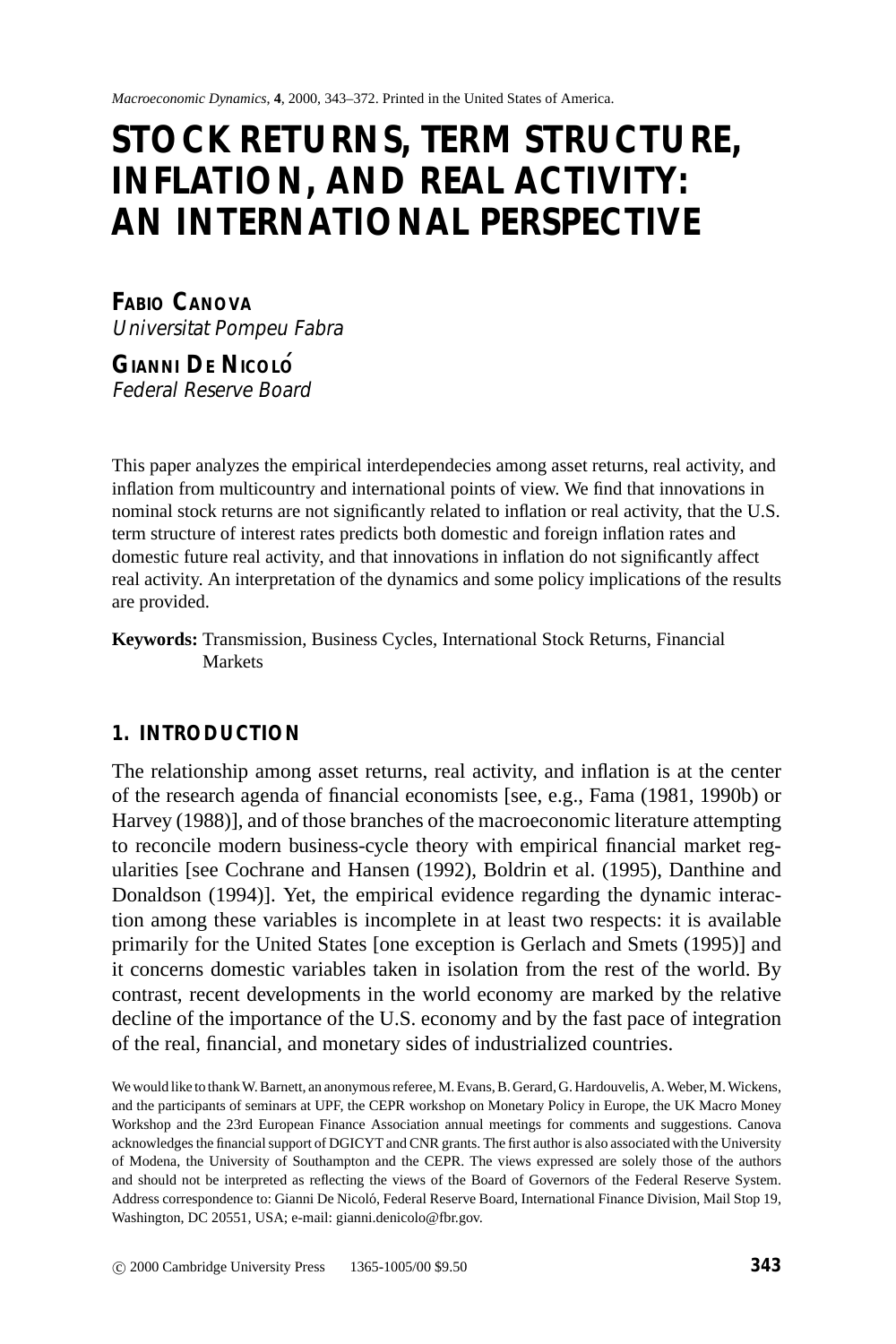In this paper we fill this gap by analyzing the empirical interdependencies among asset returns, real activity, and inflation from multicountry and international points of view. In previous work [Canova and De Nicoló (1995)], we have attempted to give a structural interpretation to the stock return–real activity relationship emerging from the reduced-form evidence popularized by Fama (1990a), both within and across countries. Here we study the interactions among real and financial aggregates across countries and their international linkages, with two goals in mind. First, we want to assess the robustness across countries of certain empirical regularities found in the United States. Second, we want to investigate how shocks originating in certain markets are propagated to the world economy. The task here is to sort out the links responsible for both the domestic and international propagation of disturbances and to assess the extent of cross-country heterogeneities both in terms of responsiveness of certain variables to shocks and of transmission. This information is of crucial importance for integrating financial markets into international models of the business cycle [see Ballabriga et al. (1999) and Canzonieri et al. (1996) for examples] and to effectively conduct international policy coordination activities.

Presentation of the empirical evidence is organized around three main questions.

First, we would like to know whether innovations in nominal stock returns affect real activity and inflation, and, in turn, whether and how nominal stock returns react to innovations in real activity and inflation. The issue at stake is to what extent the dynamics of equity returns reflect news regarding changes in economic and policy fundamentals and whether they anticipate such changes. Such a question has received substantial attention in the literature, primarily in an attempt to explain the negative contemporaneous correlation between real stock returns and inflation emerging in the United States. The explanation of the sign of this correlation proposed by Fama (1981) and Gerske and Roll (1983), based on the anticipatory movements of real stock returns for real activity and on a negative link between inflation and real activity, has been examined empirically for the United States by various authors with mixed results [see, e.g., James et al. (1985), Fama (1990b), Lee (1992)].

Second, we would like to assess whether, and to what extent, innovations in the slope of the term structure signal movements in real activity and/or inflation. The issue is whether the informational content of measures of the term structure is related more to changes in the monetary policy stance or to future developments in the real side of the economy. This question is tightly linked to those posed by the literature that studies whether measures of the term structure of interest rates are leading indicators for inflation and real activity [see, e.g., Harvey (1988), Stock and Watson (1989), Mishkin (1990), Estrella and Hardouvelis (1991), and Plosser and Rouwenhorst (1994)]. Common to the suggested interpretation of the key relationships is an implicit assessment of how monetary innovations and/or expectations about the future policy stance affect financial markets.

Third, we would like to study how inflation and real activity interact. There are two aspects that we are interested in investigating. First, we would like to examine whether inflation innovations affect real activity. Under a restrictive neoclassical interpretation or following recent literature, where inflation targets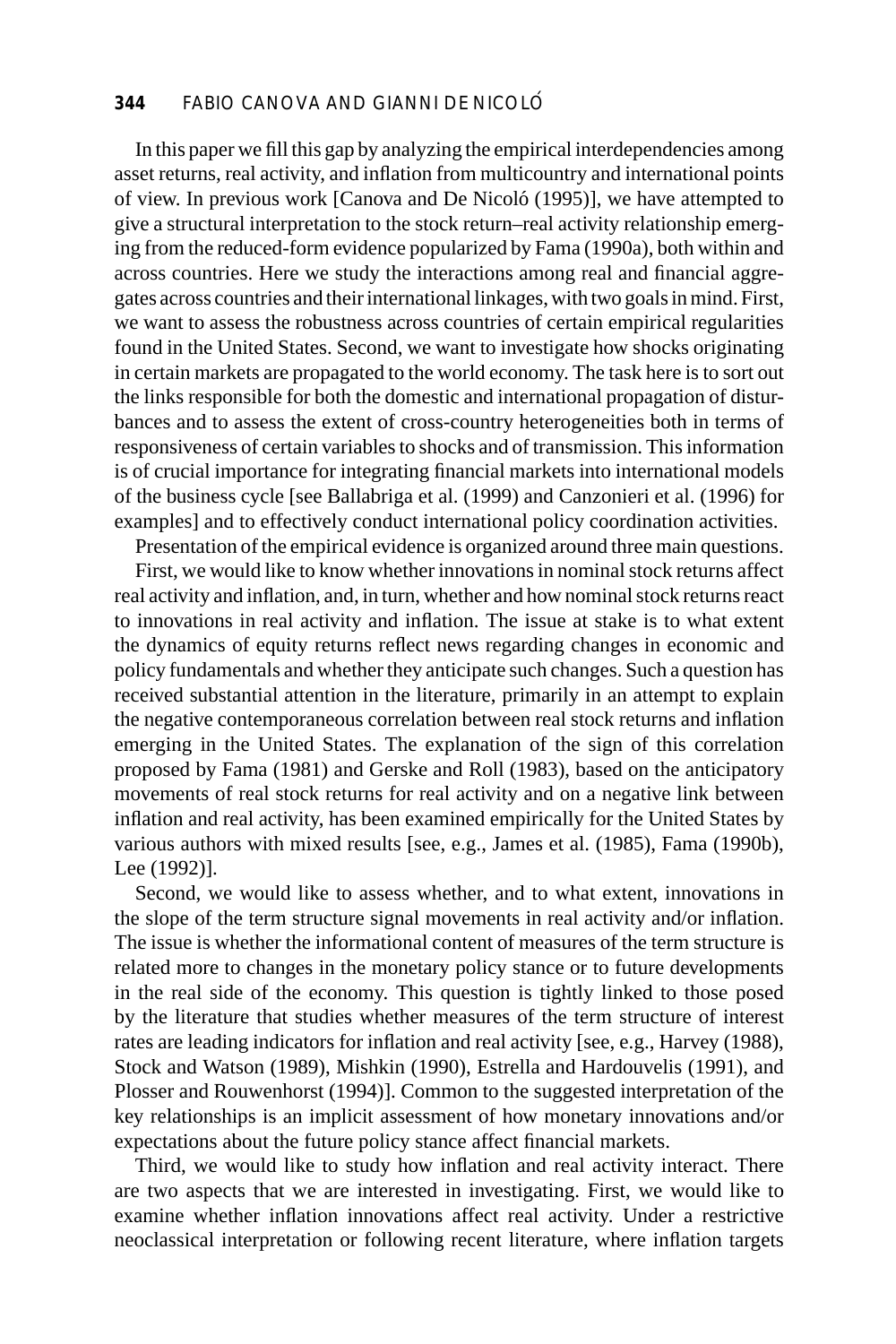are used directly as policy instruments [see, e.g., Svensson (1997)], inflation innovations proxy for monetary policy surprises. Hence, we would like to find some new evidence on the old and unsolved question concerning the "real effects" of monetary policy. Second, we would like to know how innovations in real activity are translated to changes in inflation. Under a simply theoretical model of aggregate demand and supply, the responses of inflation to innovations in real activity may help us to unveil the type of structural source of disturbances driving these innovations. Our contribution is to analyze these two issues from explicit cross-country and international perspectives [see, for complementary efforts, Gerlach and Smets (1995) and Shijoi (1996a,b)].

Our findings suggest that there are interesting regularities but also important international asymmetries in the dynamics of the data. First, the informational content of innovations in nominal stock returns for inflation and real activity is negligible in all countries, but innovations in U.S. stock markets are rapidly incorporated in foreign nominal stock returns. Second, the link between financial markets and real activity, as indicated by the forecasting power of innovations in the slope of term structure for real activity, is important for the United States and almost absent for other countries. In addition, while innovations of the U.S. slope of the term structure have predictive power for domestic and foreign inflation, this is not the case for any other country's term structure. Third, there is little evidence that inflation innovations affect real activity in all four countries; but however, there is a significant response of inflation to innovations in industrial production growth in the United States, but not in other countries. Finally, shocks to real activity appear to be driven by different sources of structural disturbances in the countries under consideration, both in domestic and international frameworks. We argue that these asymmetries are consistent with an interpretation of the international dynamics where innovations in U.S. real activity occur close to full capacity, influence nominal stock returns, and generate domestic inflationary expectations that are quickly incorporated in the slope of the term structure. Because foreign inflation increases following real U.S. shocks, probably via imported inflation effects, the U.S. term structure also predicts foreign movements in inflation. No such effects occur in the other countries because real shocks typically do not generate inflationary expectations.

The structure of the paper is as follows: In Section 2 we discuss the specification of the reduced form and the statistics that we use to summarize the results. Basic measures of volatility, persistence, and comovements of our dataset are discussed in Section 3. The dynamic interdependencies emerging from closed- and openeconomy VAR models are described and discussed in Sections 4 and 5, respectively. Section 6 offers an interpretation of the international dynamics and Section 7 concludes.

#### **2. SPECIFICATION OF THE EMPIRICAL MODEL**

There are several problems connected with the specification of an empirical model that can be used to address the questions posed in the introduction. They concern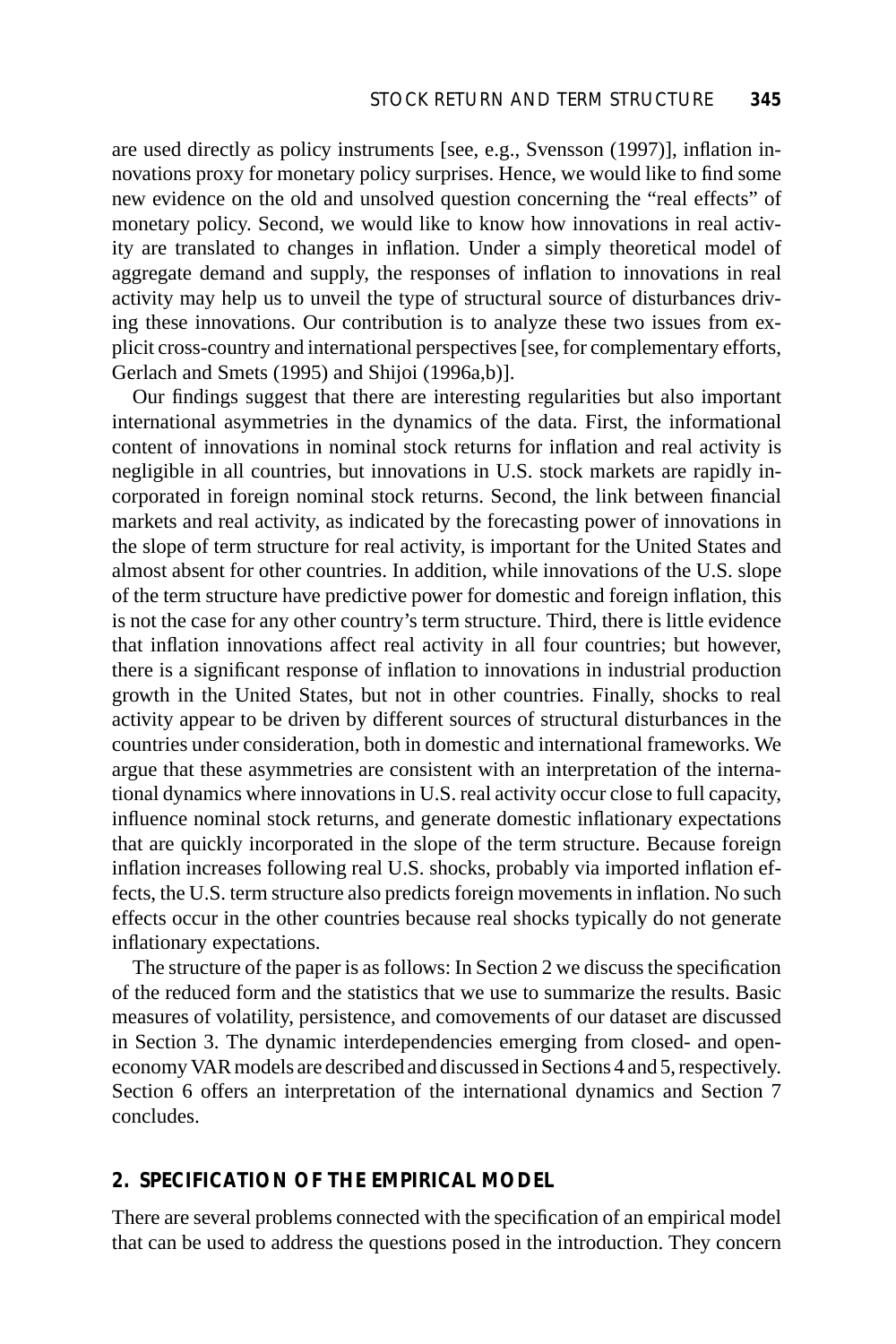the choice of a reduced form, the variables to include in the system, the question of how to appropriately describe the dynamics of the data, and the issue of stationarity. We address these questions in turn.

We choose to work with an unrestricted VAR. There are three basic reasons for our choice: first, it is well known that a VAR is a good approximation to the DGP of any vector of time series as long as enough lags are included [see, e.g., Canova (1995)]. Second, an unrestricted VAR is well suited to study interdependencies because it captures the dynamic feedbacks present in the model in an unconstrained fashion. Third, although there are alternative methodologies available in the literature, none of them allows us to study the questions of interest in this paper: the strength and the direction of the transmission of shocks across domestic and international real and financial markets.

Ideally, to study the overall set of interdependencies existing among the variables of interest one would like to include them all for all of the countries that we are interested in examining. Obviously, this is not feasible: large systems are hard to handle and to interpret. With a sample of limited size, the parameters of large VAR systems are poorly estimated and the extent of the dynamic interdependencies are obscured. Given these limitations, we proceed in two steps. First, we examine closed-economy VAR models for the United States, Japan, Germany, and the United Kingdom, including a measure of nominal stock returns (SR), of the slope of the nominal term structure (TERM), of real activity growth (IP), and of inflation (INF). Second we use a number of bilateral VAR models with the United States as one country and Germany, Japan, or the United Kingdom as the other country [as in Bekaert and Hodrick (1992)]. Within each system we include, for each of the two countries, a measure of nominal stock returns, of the slope of the nominal term structure, of real activity, of inflation, and the bilateral nominal exchange rate (E), measured in units of foreign currency per U.S. dollar, for a total of nine variables for each system. All models include a trend, seasonal dummies, and a 1987 crash dummy. The sources of the variables included in each system are provided in the Appendix. The sample that we use covers monthly data from 1973:1 to 1995:12. We choose to use monthly data to maximize the number of observations and the information contained in the series. There is clearly a trade-off in using monthly data because the noise can be substantial and heteroskedasticity may be a problem with financial time series. In Section 5, we discuss results obtained with data sampled at lower frequencies, where both of these problems are of minor importance. The sample is chosen with two considerations in mind. First, because of structural breaks or existing restrictions in financial markets, the pre-1973 data are likely to be incompatible with the post-1973 data. Second, the sample 1973–1995 is more likely to display the international interdependencies for which we are looking.

Reduced-form models, which include stock returns, real activity, inflation, and a measure of real interest rates, have been examined by many authors [e.g., Gerske and Roll (1983), James et al. (1985), or Lee (1992)]. Here, we maintain the same structure except that we employ a measure of the slope of the term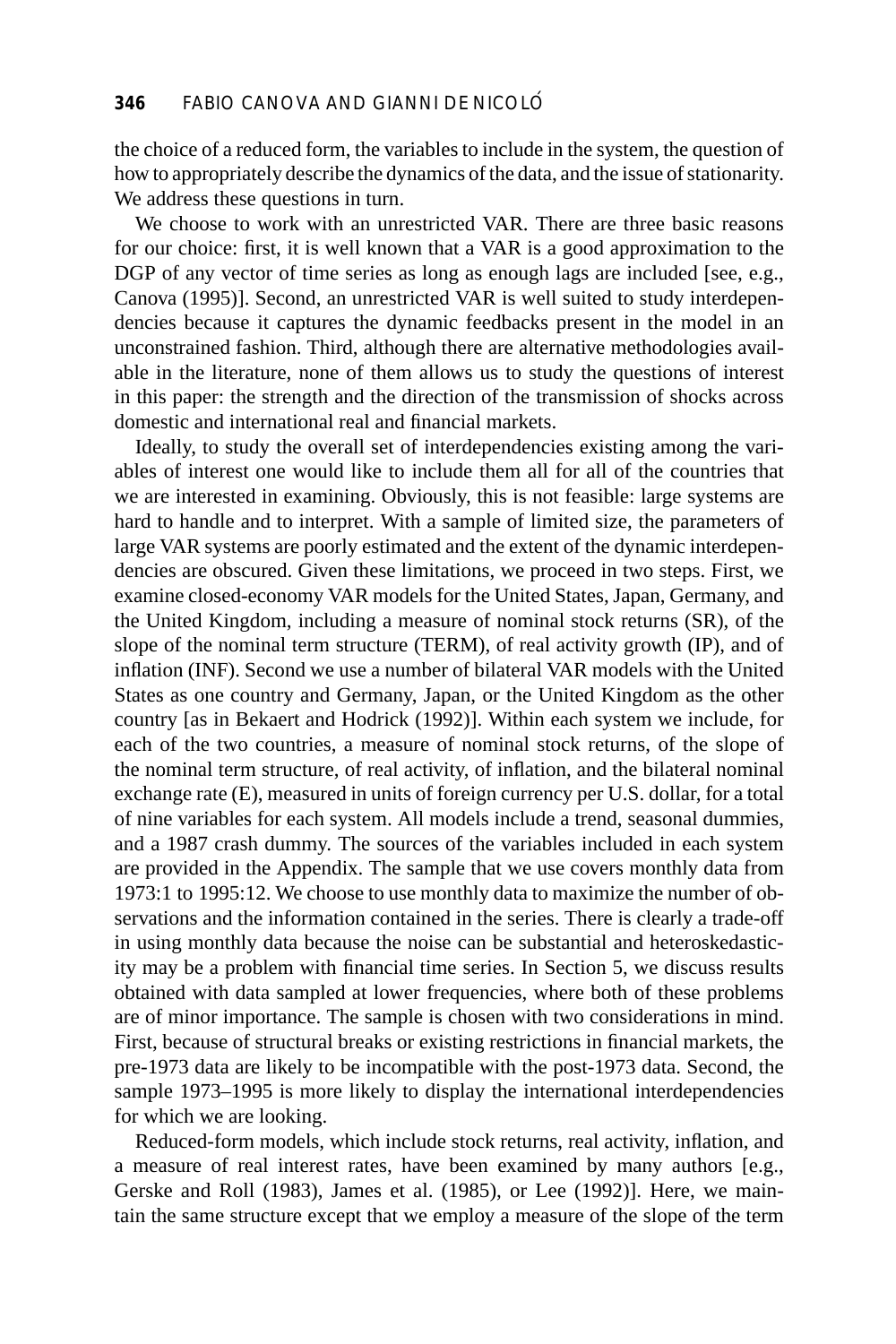structure in place of a measure of short-term interest rate.<sup>1</sup> We include nominal returns and an inflation rate instead of converting nominal returns into real ones using proxies for ex-post inflation or expected inflation prior to their use in the VAR, because the time path of real returns can be computed easily from estimated VAR coefficients.<sup>2</sup>

Although a VAR is a good approximation to any vector of time series when the sample size is unlimited, the degrees of freedom of the model are exhausted quickly if the lag length grows to make the approximation as accurate as possible in finite samples. To optimally trade off the quality of the approximation and the resulting overparameterization of the VAR, several criteria, which penalize overparameterized models adding little to the quality of the approximation, have been designed. Here we use the Akaike and the Schwarz criteria to determine how many lags should be included in each VAR model.

One issue of crucial importance in examining the structure of interdependencies across markets and countries over the business cycle is stationarity. To compute interesting statistics and interpret responses to shocks as short-term dynamics around a stationary (steady) state, the VAR system must be stationary, possibly around a deterministic trend. To ensure that this is the case, it is typical to examine the order of integration of each of the variables of the system, control for the number of common stochastic trends, and, finally, appropriately transform the system to achieve stationarity. Then, the effect of shocks on the level of the variables can be recovered using the inverse of the transformations originally employed.

As expected, unit roots are found in the nominal exchange rate and the industrial production index whereas for the other three variables the unit root hypothesis is rejected for all countries. Cointegration tests suggest the lack of a common trend between exchange rate and real activity. Therefore, we specify closed-economy VAR's with nominal stock returns, nominal slope of the term structure and inflation in levels, and industrial production index in percentage changes. For open-economy VAR models, the nominal exchange rate in percentage changes is added to these variables. Given this structure, both the Akaike and the Schwarz criteria indicate that the short-run dynamics of each of the models are well described by a VAR(1).

Because the VAR is a reduced-form model, inference concerning the transmission properties of the model in response to structural disturbances cannot be made unless a behavioral system is identified from the reduced-form evidence. Because the task here is to describe the interdependencies across markets and countries and suggest a tentative explanation for the linkages, rather then testing the validity of a particular model via the VAR, we proceed to identify innovations in a semiautomatic fashion. Let the VAR model be

$$
Y_t = A_0 + A(\ell)Y_{t-1} + e_t \qquad e_t \sim (0, \Sigma), \tag{1}
$$

where  $Y_t$  is either a  $4 \times 1$  or a  $9 \times 1$  vector. Stationarity ensures that (1) is invertible so that we can compute the moving-average representation:

$$
Y_t = (I - A(\ell))^{-1} A_0 + (I - A(\ell))^{-1} e_t.
$$
 (2)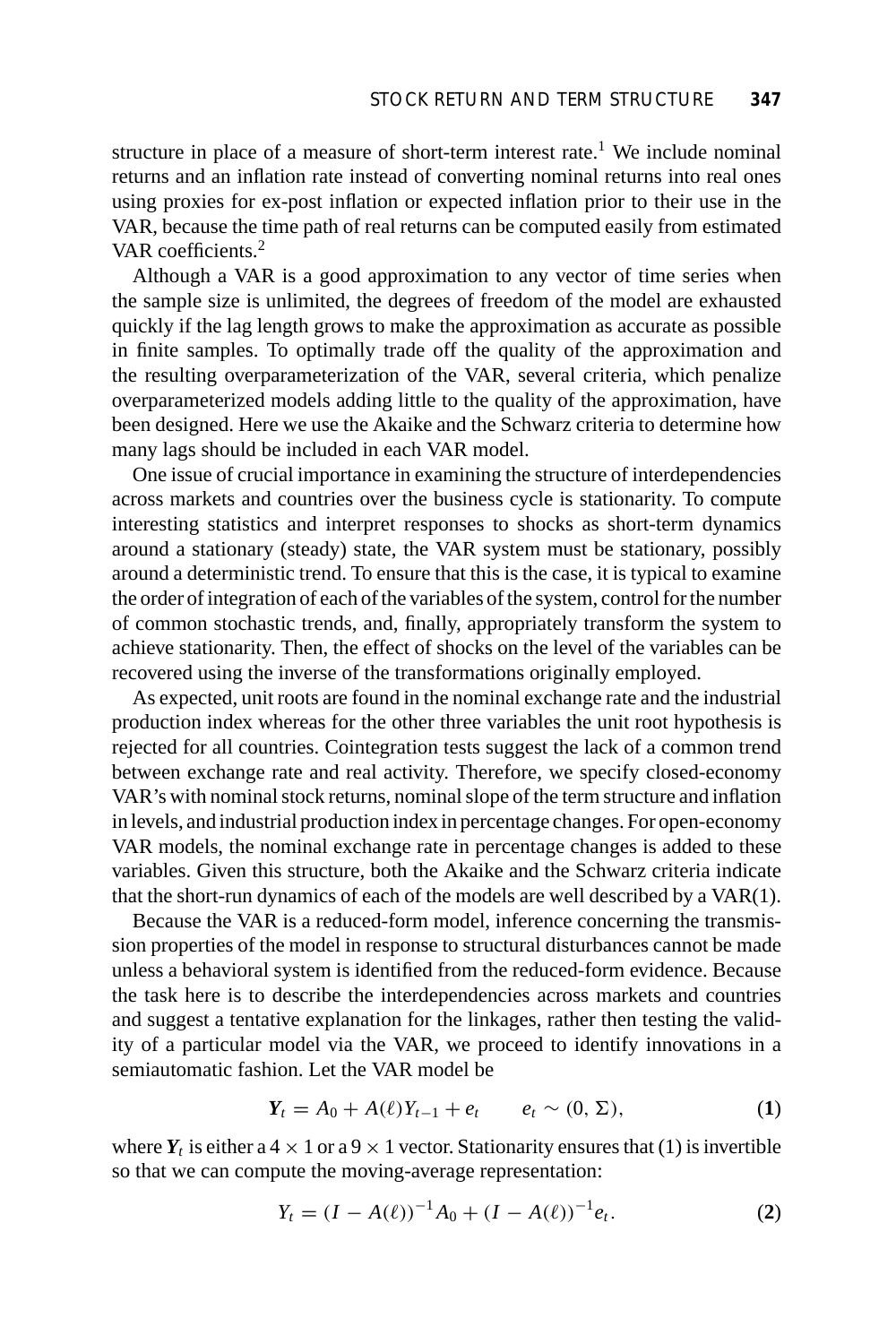Because the covariance matrix  $\Sigma$  of the VAR disturbances  $e_t$  is nondiagonal, it is impossible to decompose movements in the component of  $Y_t$  into innovations due to any particular variable of the system. Our approach is to note that for any positive semidefinite nonsingular  $\Sigma$  there always exists a decomposition  $\Sigma = VV'$ , where *V* is the lower triangular orthogonal matrix, so that (2) can be transformed to

$$
Y_t = (I - A(\ell))^{-1} A_0 + (I - A(\ell))^{-1} V u_t
$$
  
=  $\mu_0 + \sum_{s=0}^{\infty} C_s u_{t-s}$   $u_t \sim (0, I),$  (3)

where  $u_t = V^{-1}e_t$  and  $C(\ell) = (I - A(\ell))^{-1}V$ . In (3),  $u_t$  are contemporaneously uncorrelated and it becomes possible to examine responses to innovation in each of the variables of the system. Note that whereas the contemporaneous (within 1 month) effects in the VAR are triangular, lagged dynamics are completely unrestricted. Therefore, the identification scheme is unlikely to induce distortions on the measures of the dynamic interdependencies that we are interested in examining.

There have been several criticisms in the literature to this semiautomatic approach [see, e.g., Canova (1995) for a summary]. Despite these criticisms, it has become standard to examine this type of system as a benchmark to compare the implications of more complicated structural systems. If the innovations in the reduced-form system are uncorrelated, all identification schemes that impose restrictions on the contemporaneous correlation of shocks will produce identical results. In the less-extreme event where innovations of the reduced-form system are nearly uncorrelated, results will be qualitatively robust to alternative identification schemes that impose restrictions on the covariance matrix of the shocks.

We summarize the dynamic interdependencies of the system using the impulse response and the variance decomposition. From equation  $(3)$  the coefficients  $C_s$ represent the matrix of demeaned responses *s*-periods ahead,  $s = 0, 1, \ldots$ , following unitary shocks in the variables of the system. Also, since the unconditional variance of  $\hat{Y}_t$  is  $\sum_{j=0}^{\infty} C_s C'_s$ , we can allocate the variance of each element in  $Y_t$  to sources in elements of  $u_t$  because the  $u_t$ 's are both serially and contemporaneously uncorrelated, using

$$
z^{\tau}(i, j) = \frac{\sum_{s=0}^{\tau-1} (C_s^{ij})^2}{\sum_{j=1}^m \sum_{s=0}^{\tau-1} (C_s^{ij})^2},
$$

where  $\sum_{j=1}^{m} z^{\tau}(i, j) = 1$  and  $z_{i,j}^{\tau}$  is the component of error variance in the  $\tau$ -step forecast of  $Y_i$  that is accounted for by innovations in  $Y_i$ . Here we report results for the 2-years-ahead variance decomposition (i.e.,  $\tau = 24$ ).

Although it is standard to report point estimates of the impulse response and of the variance decomposition, a meaningful interpretation of the dynamics is impossible unless measures of dispersion are attached to the point estimate obtained. We construct confidence bands, drawing from the posterior distribution of the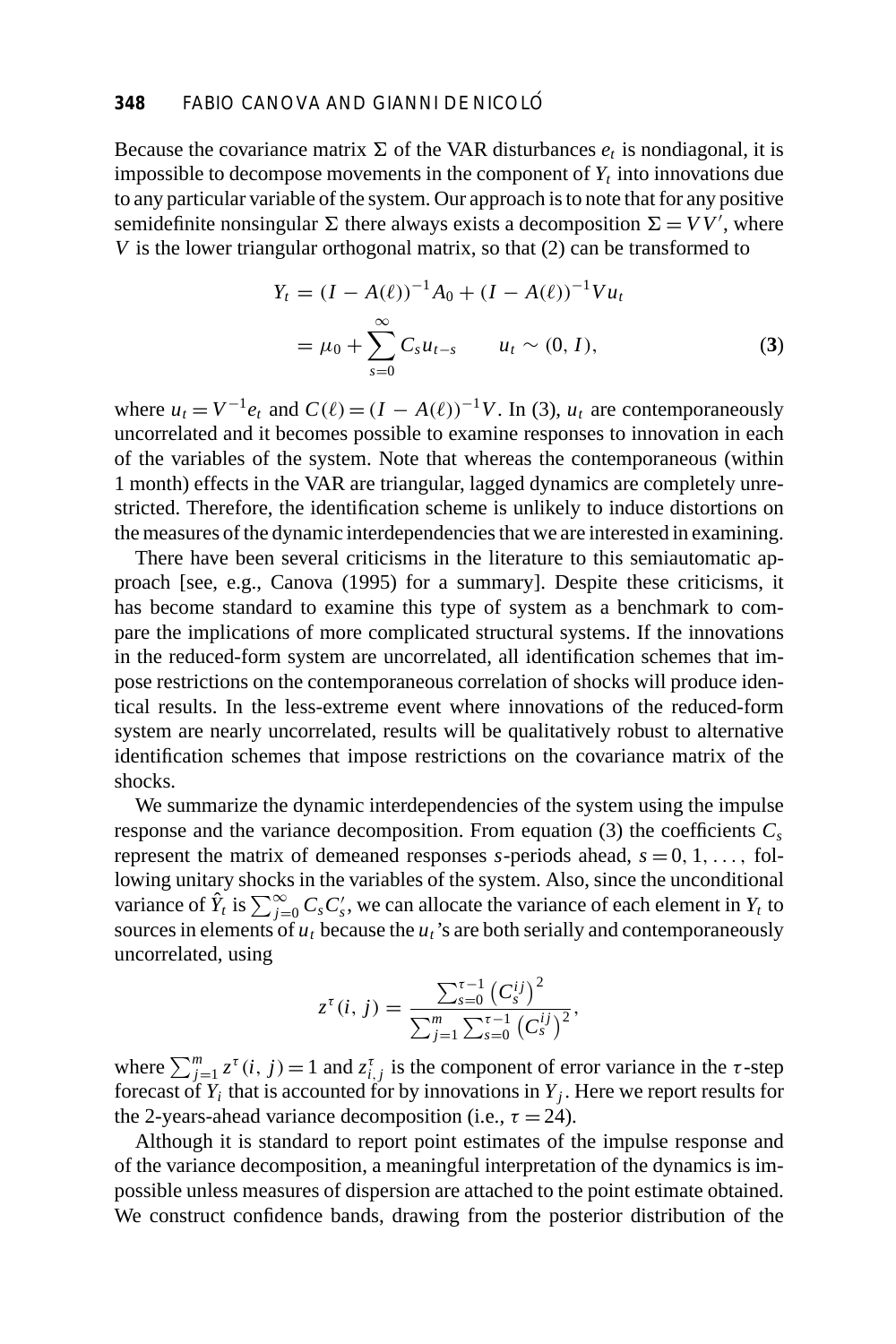VAR coefficients.3 We directly compute confidence intervals out of replications, instead of using an asymptotic normal approximation, to reduce the skewness and the asymmetries of the impulse response bands in small samples [see also Sims and Zha (1995)].

# **3. SUMMARY OF THE PROPERTIES OF THE DATA**

An overview of the properties of our data appears in Table 1, which presents the mean, the standard error, the first four autocorrelations for each variable, and selected cross correlations. Figure 1 plots the time series for the four countries. The statistics show some cross-country variations, but the magnitude of the differences is small. On average over the sample period, nominal stock returns were approximately 1% per month; the term structure was slightly upward sloping; the dollar depreciated against the yen and the deutsche mark and appreciated with respect to the pound; the growth rate of industrial production was approximately 0.1–0.2% per month and the inflation rate was approximately 0.5% per month. Stock returns are significantly more volatile than any other series, followed by exchange-rate changes. The least volatile is the slope of the term structure, and this is true in all countries.

Autocorrelations typically are small. The exceptions are the slopes of the term structure, which are highly serially correlated and very persistent in all countries [see Plosser and Rouwenhorst (1994)]. Because their standard deviation is small, either the slope of the term structures must be approximately constant or its random component has a very small error relative to the level of the series for each of the four countries.

Nominal stock returns and inflation are negatively contemporaneously related in the United States, Japan, and Germany (contrary to a simple version of the Fisher hypothesis) and positively correlated in the United Kingdom, but the correlation is statistically insignificant except for the United States and the United Kingdom. Also, the correlation between nominal stock returns and current or future industrial production growth is small but significantly negative in the United States. Conversely, there is a comparatively stronger link between the slope of the nominal term structure and inflation in all countries [as in Fama (1990b) and Mishkin (1990)]. Correlations are significantly negative for the United States, Germany, and Japan, and significantly positive for the United Kingdom, with the United States exhibiting the largest correlation. In agreement with the findings of Stock and Watson (1989) and Estrella and Hardouvelis (1991), we find a small contemporaneous correlation between the slope of the term structure and industrial production growth. Such a correlation is significant only in the United States and Japan. This seems at variance with the findings of Plosser and Rouwenhorst (1994), especially for the two European countries, even though differences in sample periods and in the frequency of the data may account for the results. Exchange-rate changes are somewhat more correlated with domestic inflation rates than with industrial production growth, but differences are small and all correlations are insignificant. Finally, inflation rates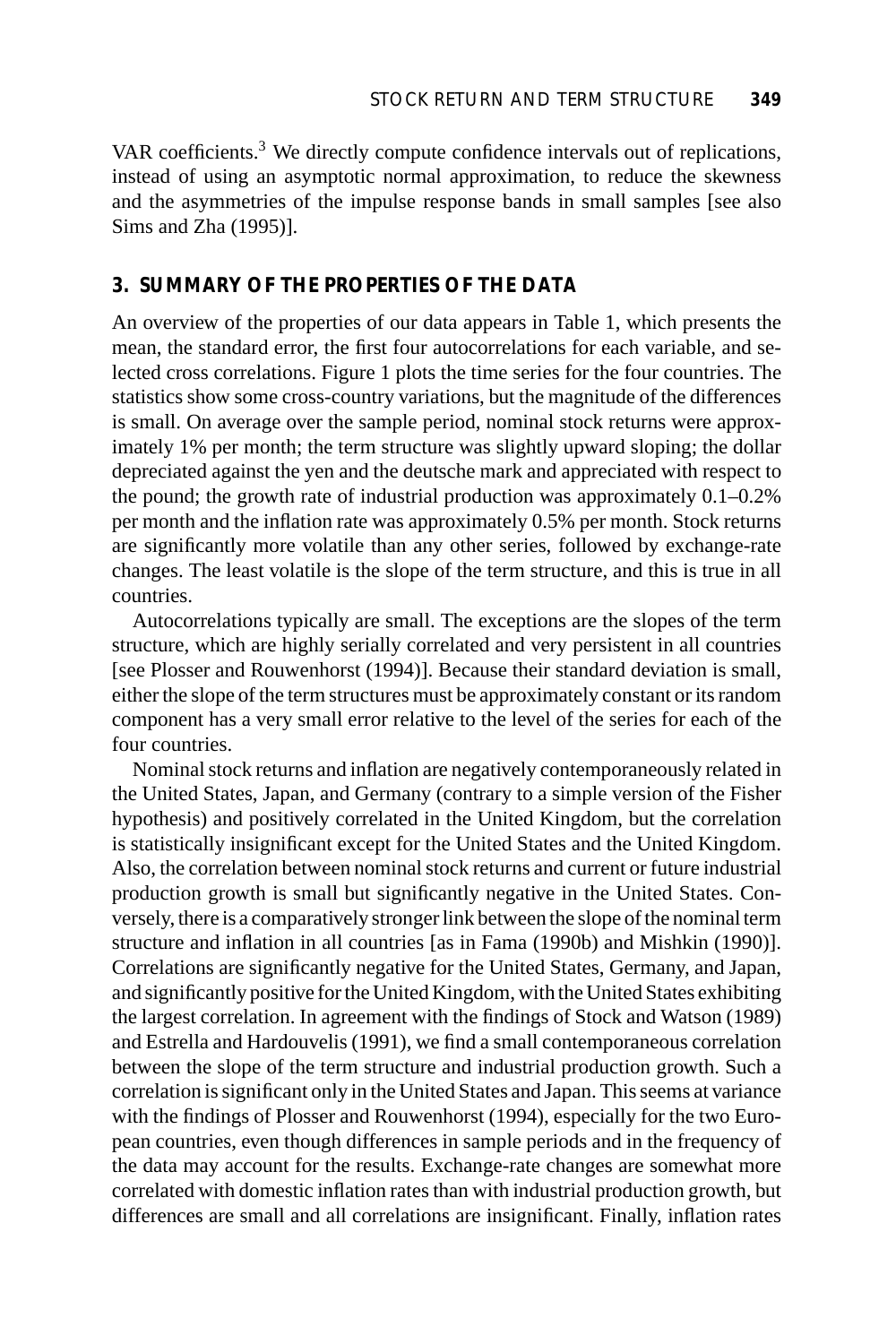|                                                                                                                                                                                                                                            | TABLE 1. Summary statistics 1973:1-1995:12 |                               |                  |                  |                 |               |             |                                   |                      |                  |                  |         |                  |                                   |                  |                   |                             |               |         |               |
|--------------------------------------------------------------------------------------------------------------------------------------------------------------------------------------------------------------------------------------------|--------------------------------------------|-------------------------------|------------------|------------------|-----------------|---------------|-------------|-----------------------------------|----------------------|------------------|------------------|---------|------------------|-----------------------------------|------------------|-------------------|-----------------------------|---------------|---------|---------------|
|                                                                                                                                                                                                                                            | Standard                                   |                               | Autocorrelations |                  |                 |               |             | Cross correlations with inflation |                      |                  |                  |         |                  | Cross correlations with IP growth |                  |                   | Selected cross correlations |               |         |               |
| /ariable                                                                                                                                                                                                                                   | $\overline{a}$<br>Mean deviatio            |                               | $\mathcal{L}$    | 3                | 4               | $\mathcal{C}$ |             | $\circ$                           | $\overline{1}$       | $\sim$           | $\mathcal{L}$    |         | $\circ$          | ī                                 | $\tilde{c}$      | $\mathbf{c}$      |                             | $\circ$       | ī       | $\sim$        |
|                                                                                                                                                                                                                                            |                                            | $\rm{6.00}$                   | $-0.02$          | 5.<br>0          | $-0.01$         | $-0.00$       | $-0.12$     | $-0.19$                           | $-0.07$              | $-0.07$          | $-0.12$          | $-0.11$ | $-0.08$          | $-0.02$                           |                  |                   |                             | with USRET    |         |               |
|                                                                                                                                                                                                                                            |                                            | 0.00                          | $-0.00$          | $\overline{0}$ . | 0.02            | $-0.03$       | $-0.07$     | $-0.05$                           | $-0.05$              | $-0.1$           | 0.0 <sub>k</sub> | 0.03    | $-0.04$          | 0.00                              | 0.0              | 0.04              | 0.18                        | 0.31          | $-0.01$ | $-0.02$       |
|                                                                                                                                                                                                                                            |                                            |                               | $-0.02$          | $\frac{1}{2}$    | 0.04            | 0.07          | $-0.08$     | $-0.05$                           | $-0.06$              | 0.0              | 0.00             | 0.0     | $_{0.0}$         | $-0.00$                           | 0.0              | $-0.01$           | 0.17                        | 0.37          | $-0.04$ | 0.03          |
|                                                                                                                                                                                                                                            |                                            | 0.10                          | $-0.1$           | 0.07             | 0.02            | 0.02          | $-0.03$     | 0.12                              | 0.0C                 | $-0.00$          | 0.01             | $-0.0C$ | $\rm{O}$         | 0.03                              | $-0.10$          | $-0.03$           | 0.03                        | 0.57          | 0.05    | $-0.02$       |
|                                                                                                                                                                                                                                            |                                            | 0.95                          | 0.87             | 0.81             | 0.76            | $-0.57$       | $-0.61$     | $-0.62$                           | $-0.63$              | $-0.63$          | 0.03             | 0.08    | $\frac{1}{2}$    | 0.22                              | 0.27             |                   | with                        | <b>USTERM</b> |         |               |
|                                                                                                                                                                                                                                            |                                            | 0.94                          | 0.88             | 0.81             | 0.74            | $-0.31$       | $-0.25$     | $-0.25$                           | $-0.26$              | $-0.21$          | 0.22             | 0.22    | 0.22             | 0.22                              | $\frac{20}{2}$   | 0.25              | 0.25                        | 0.18          | 0.14    | 0.13          |
|                                                                                                                                                                                                                                            |                                            | 0.97                          | 0.93             | 0.88             | 0.82            | $-0.22$       | $-0.22$     | $-0.23$                           | $-0.25$              | $-0.25$          | 0.06             | 0.08    | 0.05             | $\tilde{0}$ .0                    | $\ddot{\rm o}$   | $\overline{0.31}$ | 0.30                        | 0.28          | 0.26    | 0.25          |
|                                                                                                                                                                                                                                            |                                            | $\frac{5}{6}$                 | 0.9              | 0.89             | 0.86            | 0.13          | 0.13        | 0.13                              | $\overline{0}$ .     | $\overline{0}$   | 0.03             | 0.0     | $\tilde{0}$      | 0.0                               | 0.0              | 0.13              | 0.12                        | $\Xi$         | 0.10    | 0.09          |
|                                                                                                                                                                                                                                            |                                            | $\overline{0}$ .              | 0.0              | 0.06             | $\overline{0}$  | 0.13          | 0.00        | 0.04                              | 0.06                 | $-0.04$          | 0.0              | $-0.0$  | $\overline{0}$ . | $-0.0$                            | $-0.07$          |                   |                             |               |         |               |
|                                                                                                                                                                                                                                            |                                            | 0.04                          | 0.05             | $\overline{0.0}$ | $-0.00$         | 0.04          | $rac{1}{2}$ | 0.05                              | 0.12                 | 0.0 <sub>6</sub> | $-0.08$          | 0.06    | $-0.00$          | $-0.07$                           | 0.0 <sup>2</sup> |                   |                             |               |         |               |
|                                                                                                                                                                                                                                            |                                            | $\frac{1}{2}$                 | 0.02             | $-0.02$          | 0.01            | 0.00          | $-0.01$     | $-0.04$                           | 0.01                 | 0.03             | $-0.05$          | 0.08    | 5.<br>0          | $-0.00$                           | $-0.03$          |                   |                             |               |         |               |
|                                                                                                                                                                                                                                            |                                            | 0.44                          | 0.31             | 0.21             | 0.06            | $-0.20$       | $-0.12$     | $-0.03$                           | 0.02                 | 0.0(             |                  |         |                  |                                   |                  |                   |                             | with USIPG    |         |               |
|                                                                                                                                                                                                                                            |                                            |                               | 0.13             | 0.25             | $-0.10$         | $-0.14$       | $-0.01$     | $-0.05$                           | $\tilde{\mathrm{C}}$ | 0.04             |                  |         |                  |                                   |                  | 0.18              | 0.23                        | 0.14          | 0.14    | 0.07          |
|                                                                                                                                                                                                                                            |                                            | $-0.30$<br>$-0.43$<br>$-0.17$ | 0.09             | $-0.00$          | 0.05            | 0.03          | $-0.16$     | $\alpha$                          | $-0.1$               | 0.0 <sub>k</sub> |                  |         |                  |                                   |                  | 0.10              | 0.04                        | 0.09          | 0.06    | 2.14          |
| USRET<br>CHERA MARINE SERVER MARKET<br>CHERA MARKET SERVER MARKET<br>CHERA MARKET SERVER MARKET SERVER MARKET SERVER MARKET SERVER MARKET SERVER MARKET SERVER MARKET SERVER MARKET<br>CHERA MARKET SERVER MARKET SERVER MARKET SERVER MAR |                                            |                               | $-0.02$          | 0.04             | $-0.02$         | $-0.02$       | $-0.07$     | $-0.06$                           | $-0.03$              | Θ                |                  |         |                  |                                   |                  | 0.03              | 0.08                        | 0.22          | 0.06    | 0.05          |
|                                                                                                                                                                                                                                            |                                            | 0.59                          | 0.52             | $\ddot{=}$       | 0.41            |               |             |                                   |                      |                  |                  |         |                  |                                   |                  |                   |                             | with USINF    |         |               |
|                                                                                                                                                                                                                                            |                                            | 0.31                          | 0.0              | 0.15             | 0.21            |               |             |                                   |                      |                  |                  |         |                  |                                   |                  | 0.30              | 0.29                        | 0.33          | 0.36    | $\frac{1}{2}$ |
|                                                                                                                                                                                                                                            |                                            | 6.41                          | 0.25             | 0.20             | $\frac{18}{15}$ |               |             |                                   |                      |                  |                  |         |                  |                                   |                  | 0.20              | 0.22                        | 0.39          | 0.35    | 0.25          |
|                                                                                                                                                                                                                                            |                                            | 0.46                          | 0.33             | 0.30             | 0.24            |               |             |                                   |                      |                  |                  |         |                  |                                   |                  | 0.42              | 0.38                        | 0.37          | 0.40    | 0.38          |

Notes: Acronyms for countries are US for USA, JP for Japan, GE for Germany, and UK for United Kingdom. RET refers to 1-month stock returns, TERM to the term premium between 5-year bonds and 3-month bills, AEG to 1-month changes in the US dollar exchange rate, IPG to 1-month industrial production growth, and INF to 1-month inflation rate. The standard deviations for autocorrelations, under the null of no serial correlation, is  $\sqrt{\frac{1}{276}} \approx 0.06.$ 

## **350** FABIO CANOVA AND GIANNI DE NICOLO´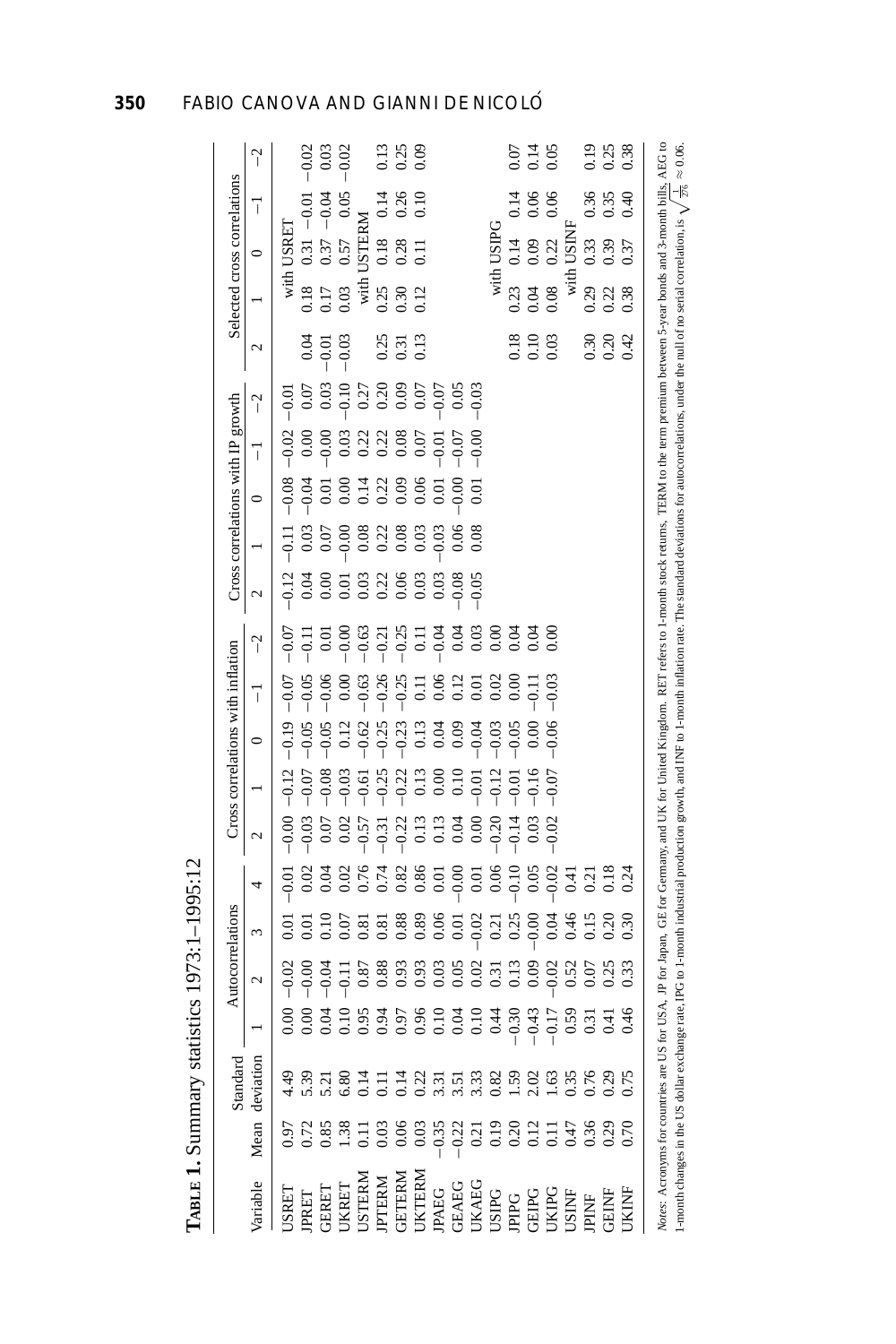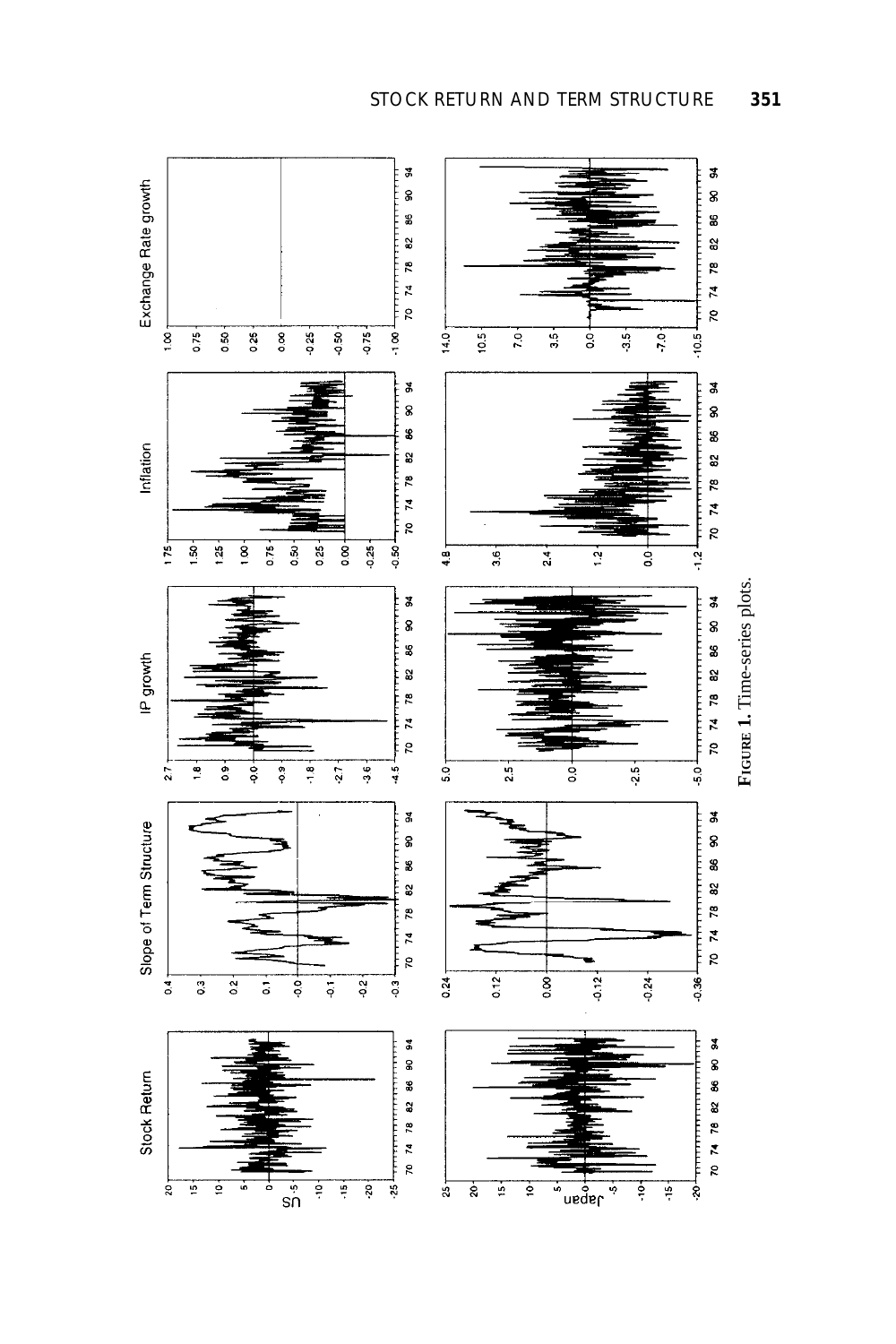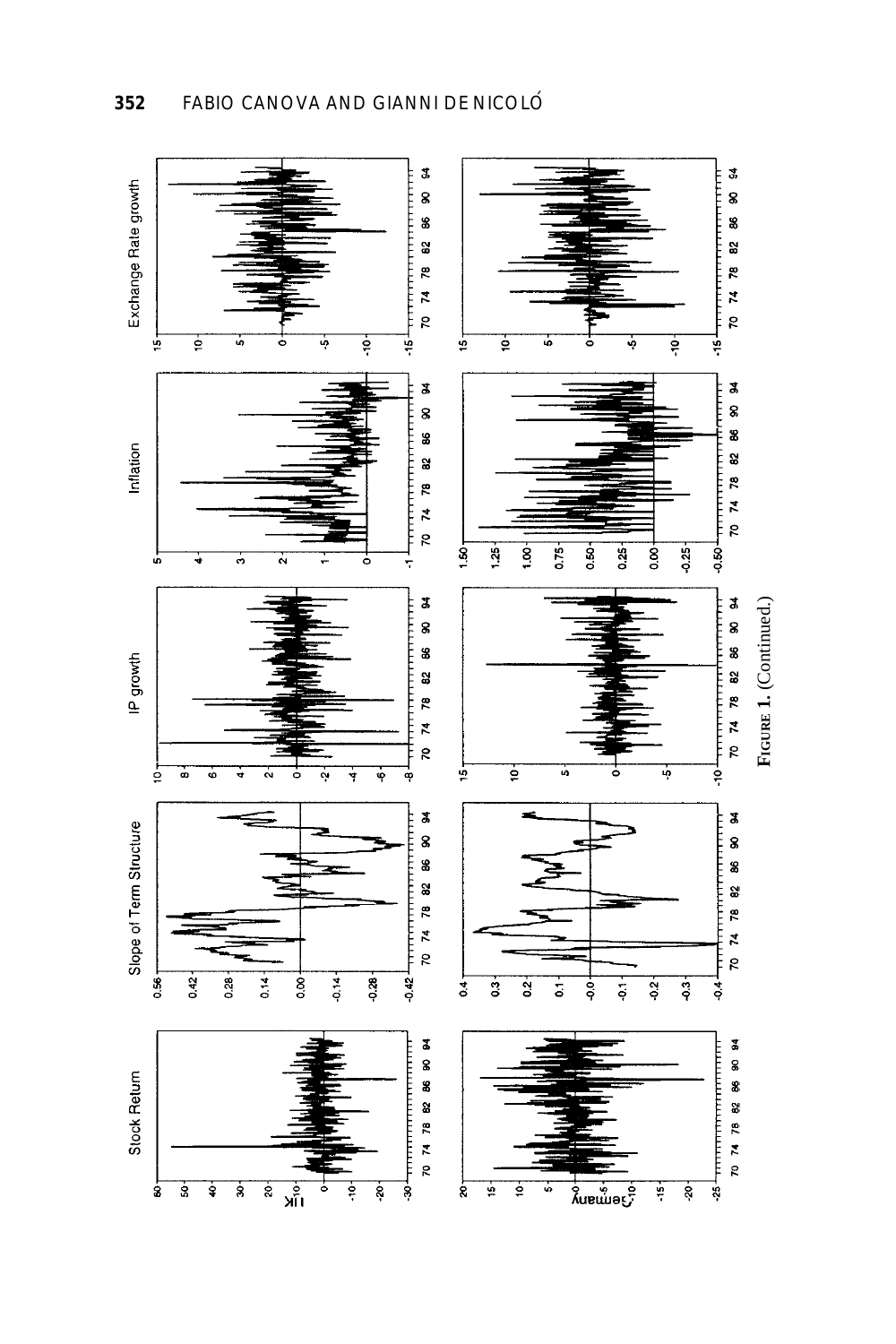are negatively associated with subsequent growth in industrial production in all countries, but the relationship is statistically weak.

International comovements in stock returns and inflations are much more synchronous than cross-country comovements in the slopes of the term structures and industrial production growth. Stock returns in the United States are somewhat related to lagged values of stock returns in Japan and Germany but not vice versa. Surprisingly low are the cross-country correlations of industrial production growth, which contrast with the relatively larger cross-country correlations of quarterly GNPs [see, e.g., Backus et al. (1992, p. 752)]. Also notice the strong persistence of cross-country correlations of the slope of the term structures and of inflation.

#### **4. CLOSED-ECONOMY INTERDEPENDENCIES**

Our discussion of closed-economy interdependencies is based on Table 2 and on Figure 2. Table 2 reports median values of the variance decomposition for each of the four single-country VARs and an asterisk indicates that the 90% band around the median is entirely above 0.05. Figure 2 presents median responses and 90% confidence bands.

Consider first the relationship among stock returns, inflation, and real activity. Figure 2A indicates that nominal stock returns respond negatively to inflation innovations in Japan and Germany, where the responses are significant for a few months, but in the other two countries responses are always insignificant. The responses of inflation to stock-return innovation are insignificant in all countries. Furthermore, nominal stock-return responses to shocks in real activity are negligible (at least 96% of the variance of stock returns is explained by its own innovations) and, conversely, stock-return innovations have extremely low predictive power for future real activity (the variance of industrial production growth explained by stock-return innovations is negligible).

These results are puzzling in two ways. First, the literature has documented that stock returns, inflation, and real activity are significantly related in the United States [see, e.g., Gerske and Roll (1983), James et al. (1985), Fama (1990a), and Lee (1992)]. After all, rational investors should adjust nominal returns to changes in inflation, in the dividend process and in the discount factor. The lack of a dynamic relationship among these variables seems at variance with any theory that maintains that developments in financial markets are rational. Second, the finding that cross-country dynamics differ somewhat suggests that the transmission mechanism of shocks is heterogeneous across countries.

There are many ways to reconcile our findings with those in the existing literature. First, the sample and the frequency of the data here are different from those used in previous work. Second, we are using measures of industrial production as opposed to GDP (for which monthly data do not exist) and this may account for the limited predictive power of stock-return innovations. More generally, it is sufficient to recall that here we are considering the dynamic response of variables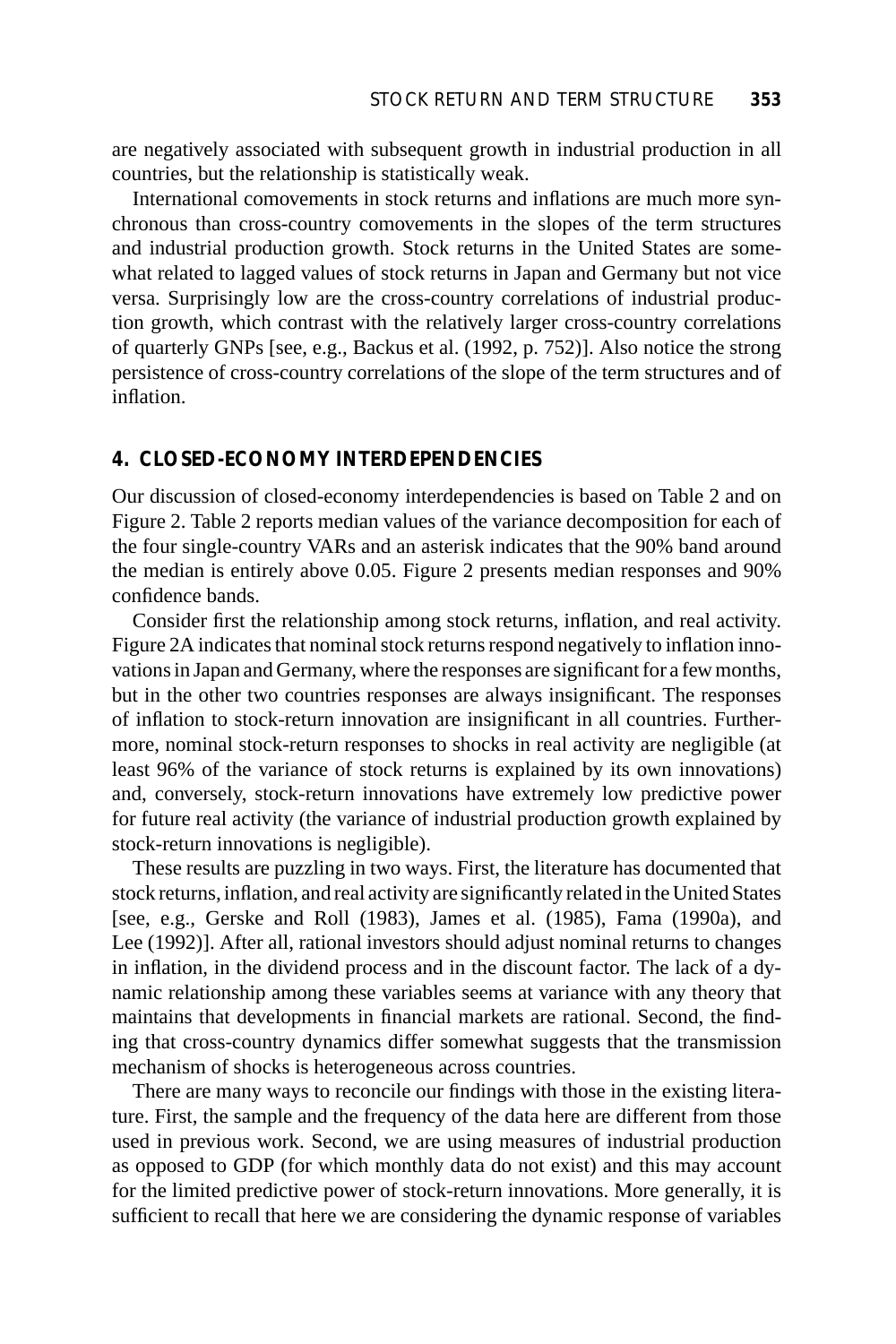| <b>RET</b> | <b>TERM</b> | <b>IPG</b>                                                               | <b>INF</b>  |
|------------|-------------|--------------------------------------------------------------------------|-------------|
|            |             |                                                                          |             |
| $96.7*$    | 0.6         | 0.5                                                                      | 1.9         |
| 1.3        | 91.7*       | 9.5                                                                      | $28.3*$     |
| 1.2        | 5.0         | 89.0*                                                                    | 2.9         |
| 0.3        | 1.6         | 0.4                                                                      | $66.5*$     |
|            |             |                                                                          |             |
| $97.7*$    | 0.6         | 0.5                                                                      | 1.7         |
| 0.6        | $93.3*$     | 6.3                                                                      | 4.0         |
| 0.1        | 0.1         | $92.2*$                                                                  | 0.6         |
| 1.1        | 5.4         | 0.6                                                                      | $93.1*$     |
|            |             |                                                                          |             |
| $99.1*$    | 0.4         | 0.5                                                                      | 1.4         |
| 0.1        | $97.1*$     | 1.8                                                                      | 1.8         |
| 1.8        | 0.2         | $96.0*$                                                                  | 0.7         |
| 0.2        | 0.5         | 1.2                                                                      | $95.4*$     |
|            |             |                                                                          |             |
| $99.1*$    | 0.4         | 0.5                                                                      | 1.4         |
| 0.1        | 97.1*       | 1.8                                                                      | 1.8         |
| 1.8        | 0.2         | $96.0*$                                                                  | 0.7         |
| 0.2        | 0.5         | 1.2                                                                      | $95.4*$     |
|            |             | U.S. variables<br>Japanese variables<br>German variables<br>UK variables | Variance of |

**TABLE 2.** Percentage of the 24-month forecast error variance explained by innovations in a four-variable VAR, 1973:1–1995:12

*Notes*: RET refers to 1-month stock returns, TERM to the term premium between 5-year bonds and 3-month bills, AEG to 1-month changes in the US dollar exchange rate, IPG to 1-month industrial production growth, and INF to 1-month inflation rate. The forecast error variance is computed using a four-variable VAR model with a constant and one lag. The table shows the median percentage of the 24-month forecast error variance in variable *i* explained by innovations<br>in variable *j*, computed as  $(1/Q)\Sigma_{q=1}^Q \{100 * [\Sigma_{s=0}^2 C_s^{ij}/\Sigma_{j=1}^4 \Sigma_{s=0}^{23} C_s^{ij})\}$ , where  $C_s^{ij}$  is obtained<br>from  $\hat{y}_t$  is a 4  $\times$  1 vector and *Q* is the number of Monte Carlo replications. A asterisk indicates that a 90% band around the median is entirely above 0.05.

to *innovations* and not static correlations on the *level* of the variables; that the estimated predictable component of nominal stock returns is highly correlated with both current inflation (up to 0.72 in the United Kingdom) and current industrial production in all countries and that it is also highly correlated with future inflation because, as we have seen in Section 3, inflation is very persistent.

The hetereogeneities in cross-country dynamics can be interpreted in several ways. First, it is possible that the responses of stock markets in Japan and Germany to monetary or real news are more interpretable because they are less exposed to "destabilizing" speculation since they are comparatively thinner and less affected by international capital flows, at least for the first part of the sample. Alternatively, it could be that inflation innovations negatively affect nominal stock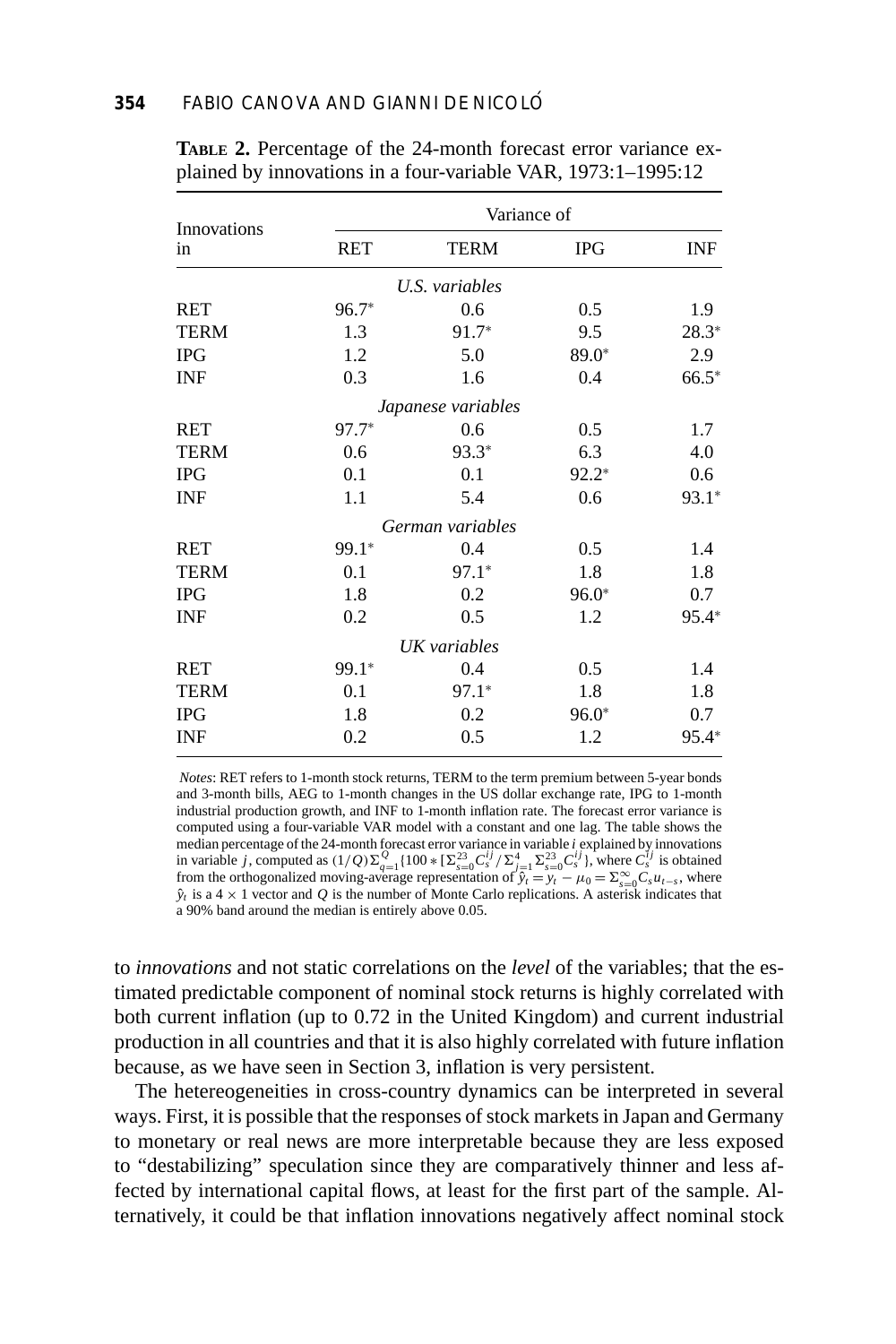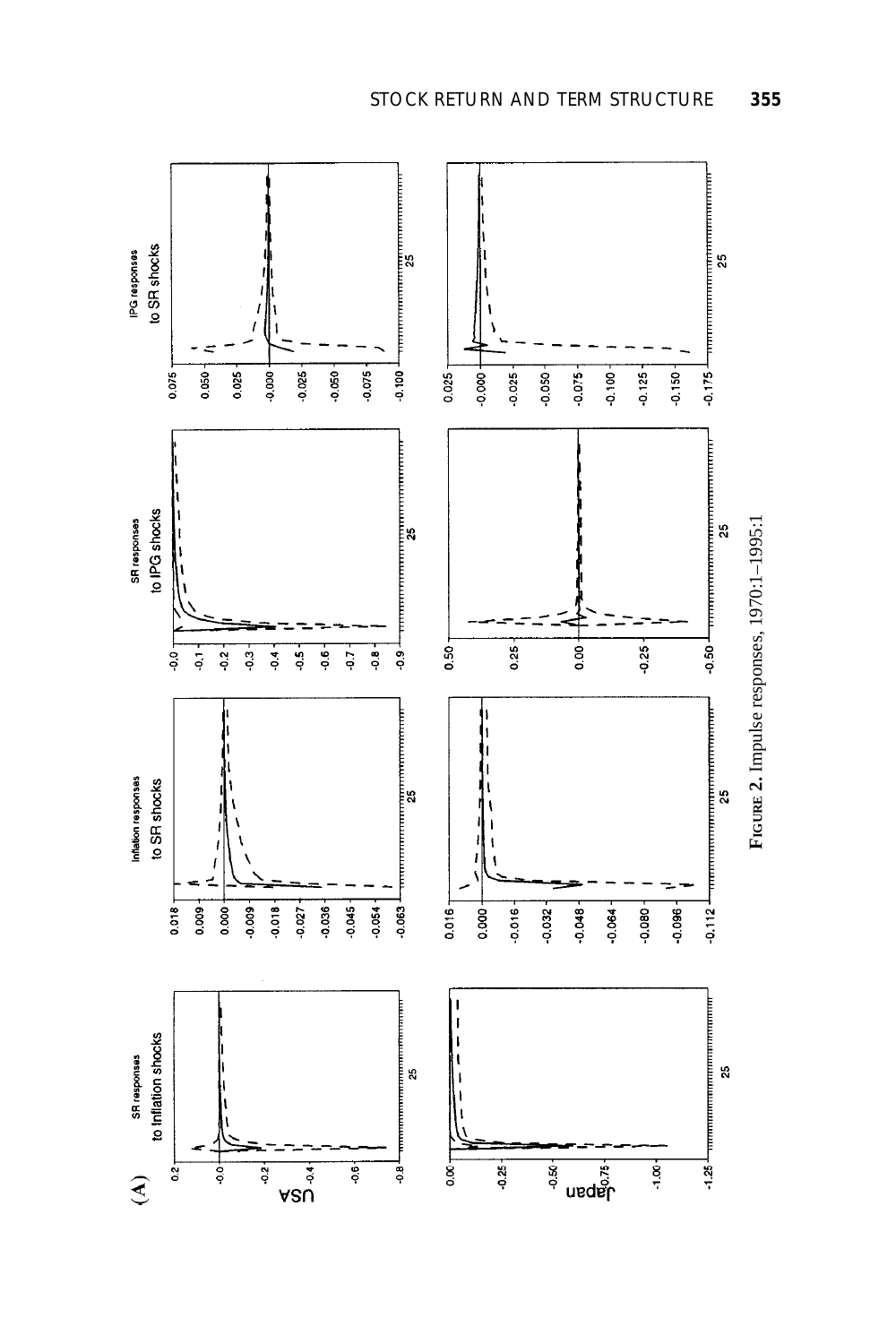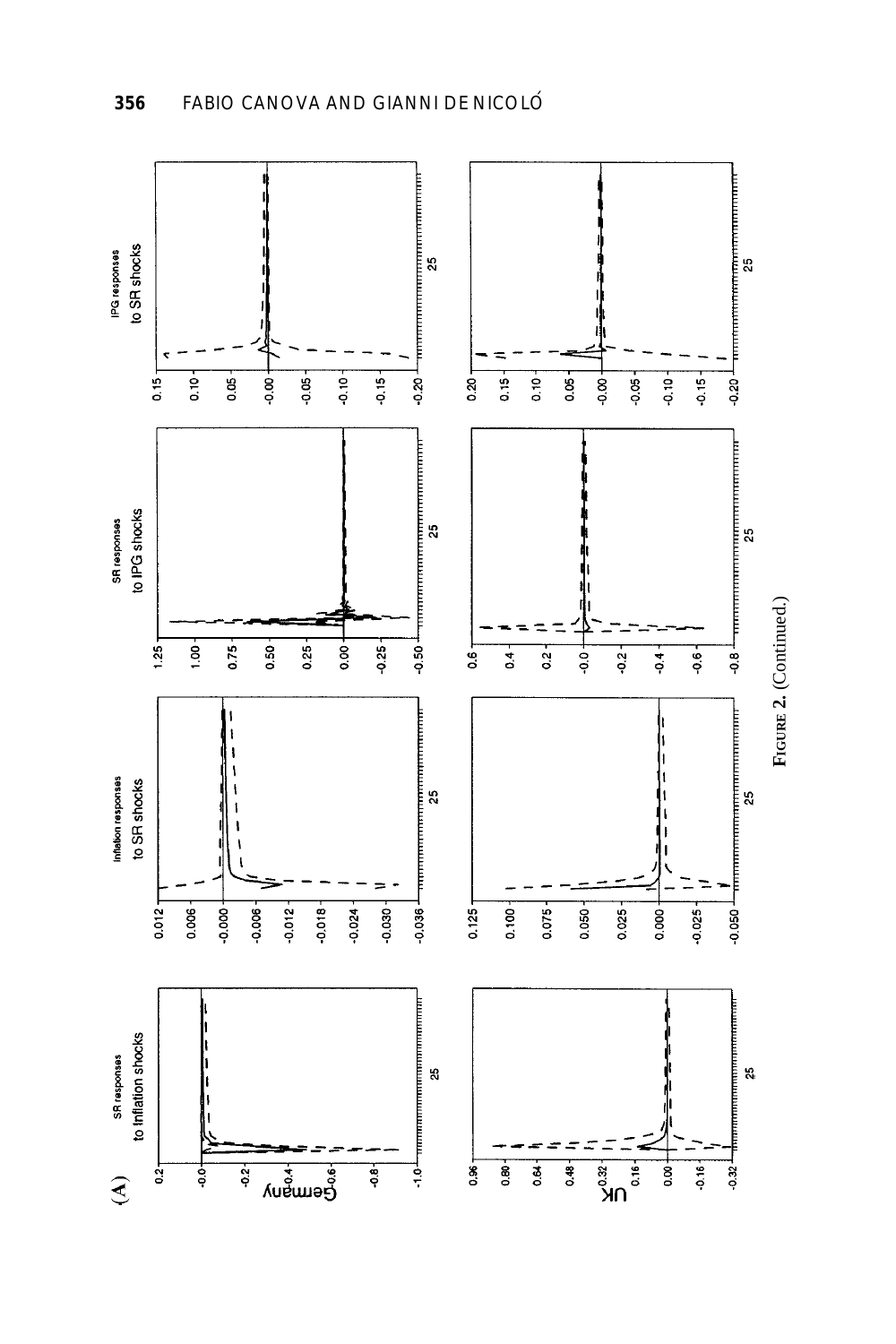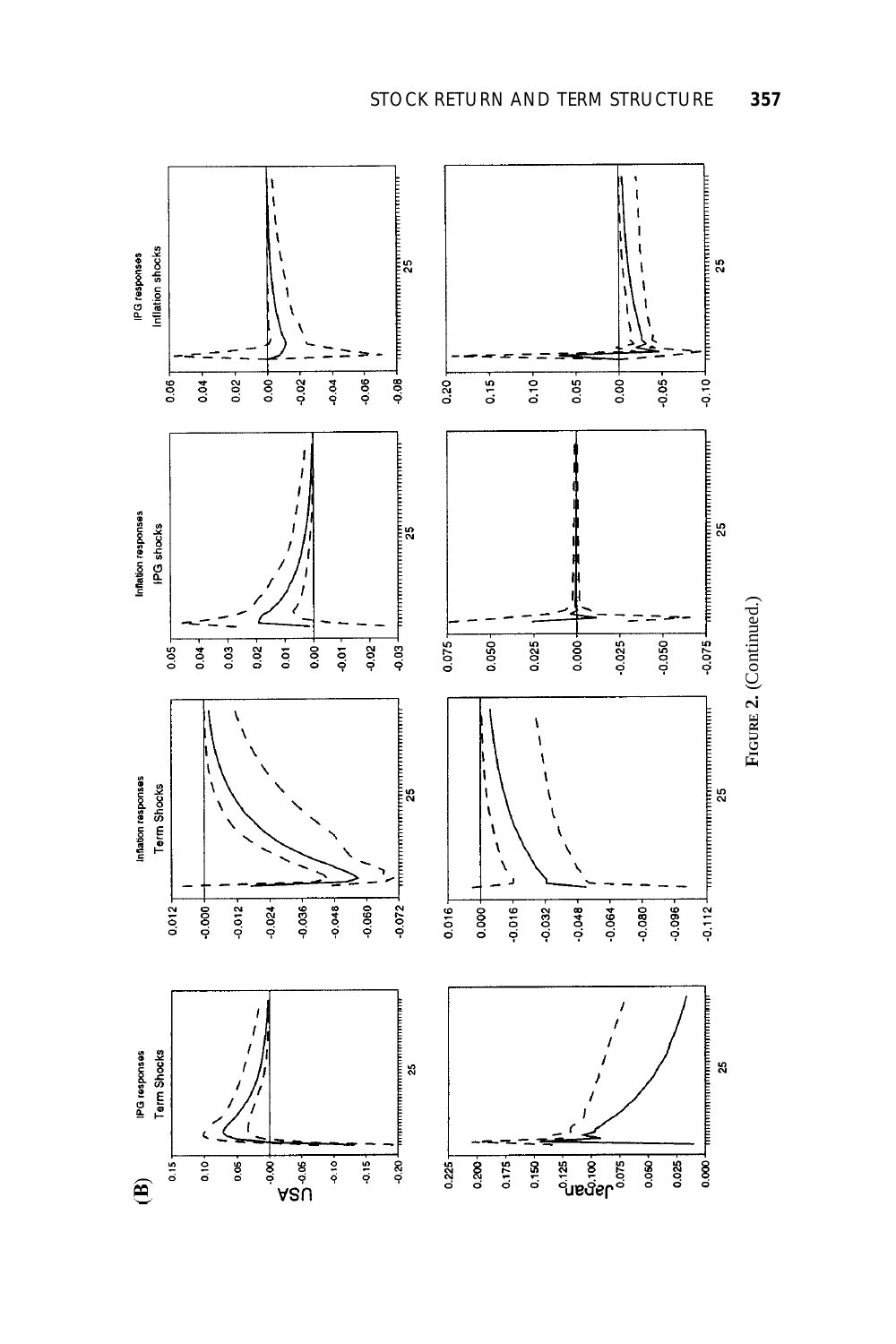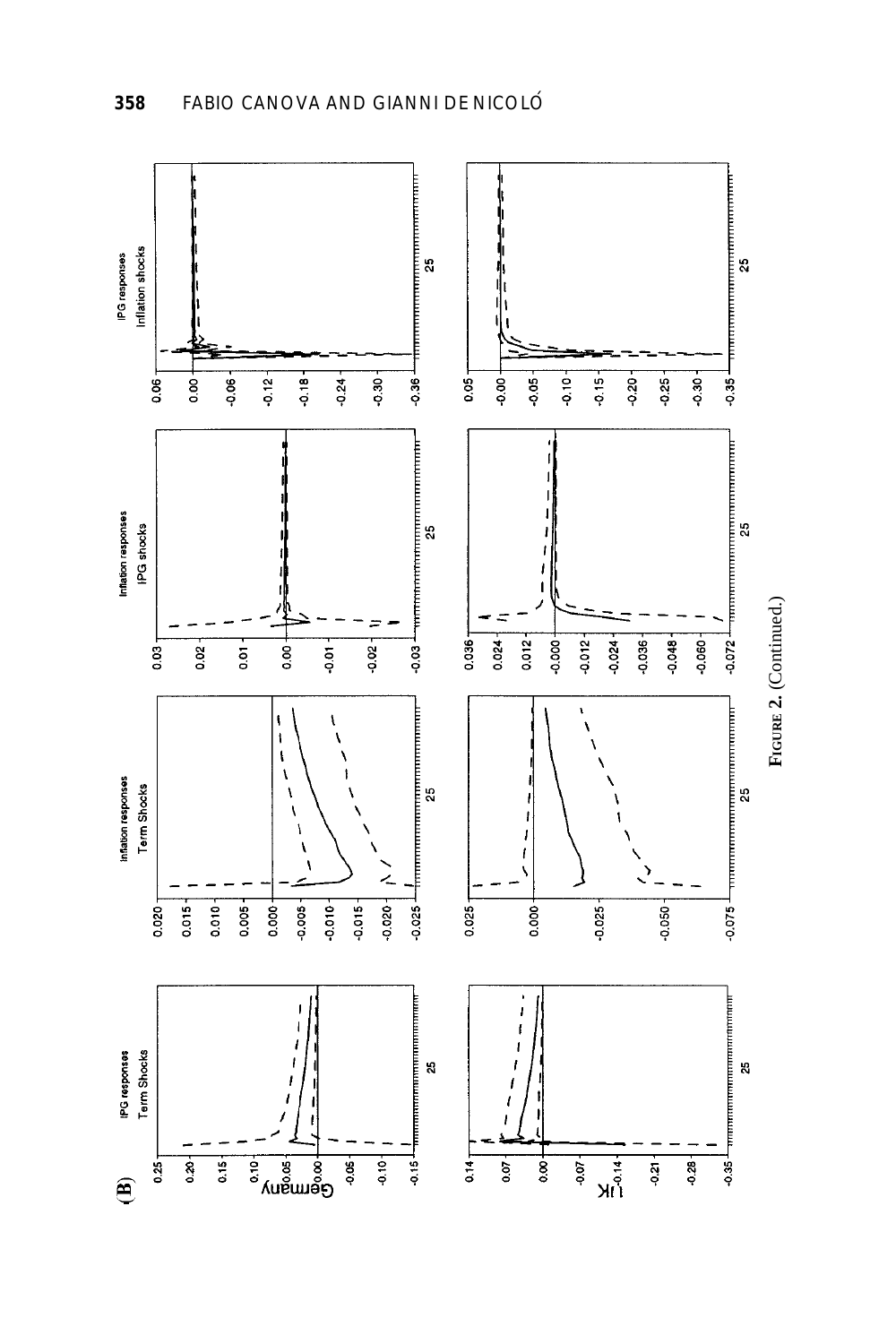returns and industrial production innovations positively influence them in all four countries but that these responses are masked by contemporaneous movements in government-controlled short-term interest rates. It has been documented [see, e.g., Clarida et al. (1998)] that central banks in some countries tend to lean against the wind in response to innovations in inflation and real activity. These actions may induce movements in nominal stock returns that cancel out or taper off those induced by innovations in real activity or inflation. The fact that innovations in stock returns do not have predictive power for inflation or real activity, on the other hand, suggests that the noise in monthly returns may be substantial and that measurement error could be largely responsible for the results (we will come back on this issue in a later section).4

In all four countries, innovations in the slope of the term structure clearly dominate stock returns as the leading indicator for inflation and real activity and have higher predictive power for inflation than for the growth rate of real activity (see Figure 2B). Innovations in the term structure have the largest predictive power in the United States, where, in the median, they explain 28.3% and 9.5% of inflation and industrial production growth, respectively, and the smallest in the United Kingdom, where, in the median, they explain 1.8% and 0.9% of the variance of inflation and industrial production growth, respectively. Hence, surprise movements in the slope of the term structure capture more expectations about the future state of the monetary policy stance than future developments in the real side of the economy. Notice that innovations that generate a steeper term structure are typically associated with higher future growth of industrial production and lower inflation. Within this general tendency, there are diversities across countries. In the United States and Japan, these changes are economically sizeable and statistically significant, but this is not the case in the United Kingdom and Germany.

Finally, the relationship between inflation and real activity is fairly stable across countries. Inflation innovations induce median responses in industrial production growth that are, in general, negative but their predictive power for real activity at the 24-month horizon is small in all four countries. More interesting is the response of inflation to innovations in real activity, which is somewhat heterogeneous across countries. Innovations in industrial production growth produce positive median responses of inflation in the United States, Japan, and Germany but negative ones in the United Kingdom. In all cases, however, the magnitude is small and responses are significant only in the United States. In general, shocks to the growth rate of industrial production explain a small fraction of the variability of the other three variables in all countries except the United States.

#### **4.1. Summary**

Given the cross-country heterogeneities that are present in the data, we next summarize the answer to our three questions from a cross-country perspective.

• In the United States, term-structure innovations predict real activity and inflation better than nominal stock-return innovations. The forecasting power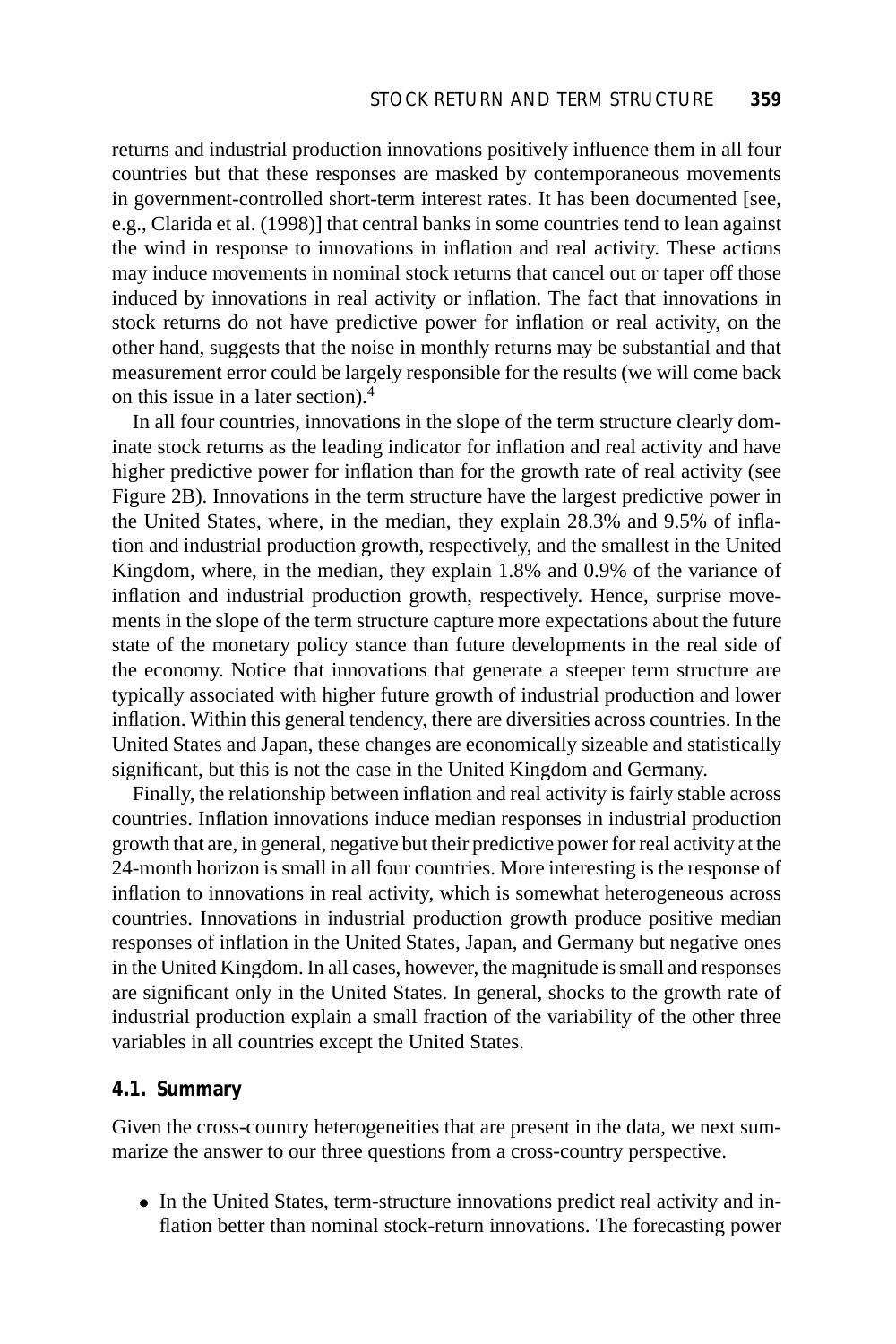of the slope of the term structure is stronger for inflation, but the proportion of the variance of industrial production growth explained by its innovations is nonnegligible. Nominal (and real) stock returns and industrial production growth negatively react to inflation innovations, even though the response is small and insignificant. Finally, positive innovations in industrial production growth generate significant positive responses of inflation, supporting the view that demand shocks may drive industrial production-growth innovations.

- In the United Kingdom and Germany, the interdependencies between financial markets, real activity, and inflation are negligible. Consequently, movements in financial markets have little forecasting power for both real activity and inflation at the 24-month horizon; there is no significant dynamic relationship between nominal stock returns and inflation, whereas real stock returns respond negatively to inflation innovations. The median estimate of the dynamic correlation between stock returns and industrial production growth is positive but small. Finally, the median estimate of the response of industrial production growth to inflation innovations, and the response of inflation to industrial production innovations, is small but negative in both cases.
- The dynamic interdependecies in Japan are intermediate between the preceding two cases. There is a significant relationship between innovations in the slope of the term structure, the growth rate of industrial production, and inflation, but the forecasting content of the term structure is small. The dynamic relationship between innovations in nominal stock returns and inflation is negative but barely significant, and innovations in inflation have little predictive power for nominal stock returns. The response of real activity and inflation to each other's innovations is negative but insignificant.

# **5. INTERNATIONAL DYNAMIC INTERDEPENDENCIES**

We next turn to study interdependencies among the countries we previously considered in isolation. Because the four economies we have considered have become more interdependent over the past 15 years, we expect the international propagation of domestic shocks to be significant in some instances. In this exercise, we take the United States a pivot country because, for a large part of the sample, it played a bandwagon role for the world economy. Moreover, Plosser and Rowenhorst (1994) and Harris and Opler (1990) have shown that the level of financial variables in the United States have some predictive power for future values of foreign inflation and foreign real activity, whereas there is little evidence of direct transmission among the other three countries.

Median values for the variance decomposition results are in Table 3 where, again, an asterisk indicates that a 90% standard error band around the median value is above 0.05.

The presence of international linkages does not change the features of the relationship among stock returns, inflation, and real activity. Domestically, nominal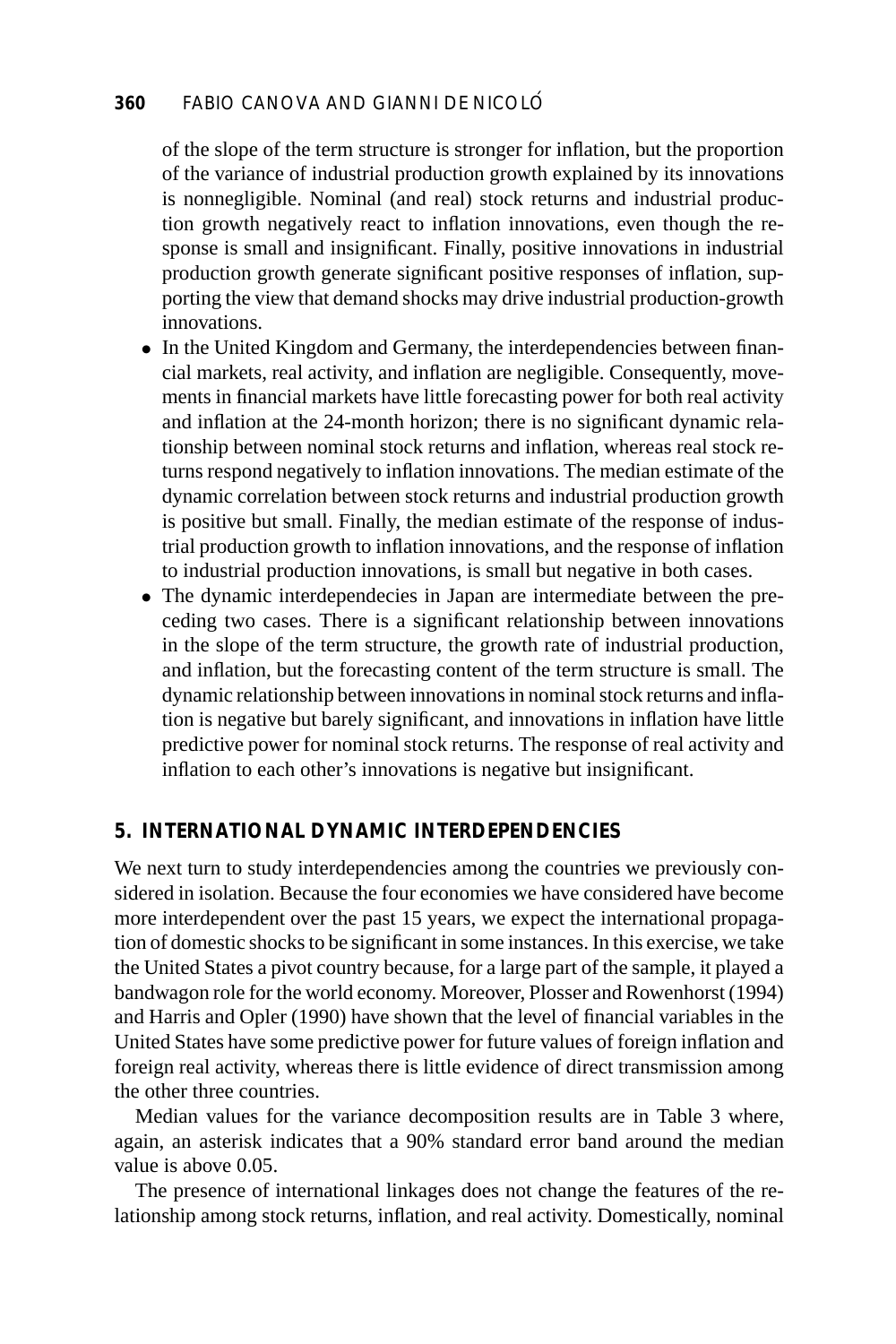| VAR, 1973:1-1995:12                                 |                                                          |       | TABLE 3. Percentage of the 24-month forecast error variance explained by innovations in a nine-variable |                                                                                                                                                                                                                                                                                                                                     |                                                                                                                                                                                                                                                                                                                 |                   |                                                                 |                                                         |              |
|-----------------------------------------------------|----------------------------------------------------------|-------|---------------------------------------------------------------------------------------------------------|-------------------------------------------------------------------------------------------------------------------------------------------------------------------------------------------------------------------------------------------------------------------------------------------------------------------------------------|-----------------------------------------------------------------------------------------------------------------------------------------------------------------------------------------------------------------------------------------------------------------------------------------------------------------|-------------------|-----------------------------------------------------------------|---------------------------------------------------------|--------------|
| Innovations                                         |                                                          |       |                                                                                                         |                                                                                                                                                                                                                                                                                                                                     | Variance of                                                                                                                                                                                                                                                                                                     |                   |                                                                 |                                                         |              |
| Ξ                                                   | <b>USRET</b>                                             | GERET | <b>USTERM</b>                                                                                           | <b>GETERM</b>                                                                                                                                                                                                                                                                                                                       | <b>GEAEG</b>                                                                                                                                                                                                                                                                                                    | <b>USIPG</b>      | GEIPG                                                           | <b>USINF</b>                                            | <b>GEINF</b> |
|                                                     |                                                          |       |                                                                                                         | U.S. and Japanese variables                                                                                                                                                                                                                                                                                                         |                                                                                                                                                                                                                                                                                                                 |                   |                                                                 |                                                         |              |
|                                                     |                                                          |       |                                                                                                         |                                                                                                                                                                                                                                                                                                                                     |                                                                                                                                                                                                                                                                                                                 |                   |                                                                 |                                                         |              |
| <b>JPINF</b><br>USRET                               |                                                          |       |                                                                                                         |                                                                                                                                                                                                                                                                                                                                     |                                                                                                                                                                                                                                                                                                                 |                   |                                                                 |                                                         |              |
| <b>IPRET</b>                                        |                                                          |       |                                                                                                         |                                                                                                                                                                                                                                                                                                                                     |                                                                                                                                                                                                                                                                                                                 |                   |                                                                 |                                                         |              |
| <b>JSTERM</b>                                       |                                                          |       |                                                                                                         |                                                                                                                                                                                                                                                                                                                                     |                                                                                                                                                                                                                                                                                                                 |                   |                                                                 |                                                         |              |
|                                                     |                                                          |       |                                                                                                         |                                                                                                                                                                                                                                                                                                                                     |                                                                                                                                                                                                                                                                                                                 |                   |                                                                 |                                                         |              |
|                                                     |                                                          |       |                                                                                                         |                                                                                                                                                                                                                                                                                                                                     |                                                                                                                                                                                                                                                                                                                 |                   |                                                                 |                                                         |              |
|                                                     |                                                          |       |                                                                                                         |                                                                                                                                                                                                                                                                                                                                     |                                                                                                                                                                                                                                                                                                                 |                   |                                                                 |                                                         |              |
| JPTERM<br>JPAEG<br>USIPG<br>USINF<br>USINF<br>JPINF |                                                          |       |                                                                                                         |                                                                                                                                                                                                                                                                                                                                     |                                                                                                                                                                                                                                                                                                                 |                   |                                                                 |                                                         |              |
|                                                     |                                                          |       |                                                                                                         |                                                                                                                                                                                                                                                                                                                                     |                                                                                                                                                                                                                                                                                                                 |                   |                                                                 |                                                         |              |
|                                                     |                                                          |       |                                                                                                         |                                                                                                                                                                                                                                                                                                                                     | $\begin{array}{c} 0.8 \\ 0.7 \\ 0.7 \\ 0.8 \\ 0.9 \\ 0.03 \\ 0.03 \\ 0.03 \\ 0.03 \\ 0.03 \\ 0.03 \\ 0.03 \\ 0.03 \\ 0.03 \\ 0.03 \\ 0.03 \\ 0.03 \\ 0.03 \\ 0.03 \\ 0.03 \\ 0.03 \\ 0.03 \\ 0.03 \\ 0.03 \\ 0.03 \\ 0.03 \\ 0.03 \\ 0.03 \\ 0.03 \\ 0.03 \\ 0.03 \\ 0.03 \\ 0.03 \\ 0.03 \\ 0.03 \\ 0.03 \\ 0$ |                   | 0 0 1 4 0 1 2 3 1 0<br>0 0 1 4 0 1 2 4 0 0<br>0 0 1 4 0 1 2 5 0 | $\begin{array}{c} 1.5 \\ 0.9 \\ 0.9 \\ 0.1 \end{array}$ |              |
|                                                     |                                                          |       |                                                                                                         | 1.0<br>$\frac{1}{2}$ , $\frac{1}{2}$ , $\frac{1}{3}$ , $\frac{1}{3}$ , $\frac{1}{3}$ , $\frac{1}{3}$ , $\frac{1}{3}$ , $\frac{1}{3}$ , $\frac{1}{3}$ , $\frac{1}{3}$ , $\frac{1}{3}$ , $\frac{1}{3}$ , $\frac{1}{3}$ , $\frac{1}{3}$ , $\frac{1}{3}$ , $\frac{1}{3}$ , $\frac{1}{3}$ , $\frac{1}{3}$ , $\frac{1}{3}$ , $\frac{1}{3$ | riables                                                                                                                                                                                                                                                                                                         |                   |                                                                 |                                                         |              |
| <b>USRET</b>                                        |                                                          |       |                                                                                                         |                                                                                                                                                                                                                                                                                                                                     |                                                                                                                                                                                                                                                                                                                 |                   |                                                                 |                                                         |              |
| <b>GERET</b>                                        | as<br>Subdividus distribution<br>Subdividus distribution |       | $0.5$ $0.71$ $0.71$ $0.71$ $0.71$ $0.71$ $0.71$ $0.71$ $0.71$ $0.71$ $0.71$ $0.71$ $0.71$               | 0.0<br>0.0 mm<br>0.0 0.0 0.0 0.0<br>0.0 0.0 0.0 0.0                                                                                                                                                                                                                                                                                 |                                                                                                                                                                                                                                                                                                                 | $0.9977746770300$ | $0.98919$ $0.2919$ $0.291$                                      |                                                         |              |
| <b>JSTERM</b>                                       |                                                          |       |                                                                                                         |                                                                                                                                                                                                                                                                                                                                     |                                                                                                                                                                                                                                                                                                                 |                   |                                                                 |                                                         |              |
| <b>GETERM</b>                                       |                                                          |       |                                                                                                         |                                                                                                                                                                                                                                                                                                                                     |                                                                                                                                                                                                                                                                                                                 |                   |                                                                 |                                                         |              |
| <b>GEAEG<br/>USIPG<br/>GEIPG</b>                    |                                                          |       |                                                                                                         |                                                                                                                                                                                                                                                                                                                                     |                                                                                                                                                                                                                                                                                                                 |                   |                                                                 |                                                         |              |
|                                                     |                                                          |       |                                                                                                         |                                                                                                                                                                                                                                                                                                                                     |                                                                                                                                                                                                                                                                                                                 |                   |                                                                 |                                                         |              |
|                                                     |                                                          |       |                                                                                                         |                                                                                                                                                                                                                                                                                                                                     |                                                                                                                                                                                                                                                                                                                 |                   |                                                                 |                                                         |              |
| <b>USINF</b><br>GEINF                               |                                                          |       |                                                                                                         |                                                                                                                                                                                                                                                                                                                                     |                                                                                                                                                                                                                                                                                                                 |                   |                                                                 |                                                         |              |
|                                                     |                                                          |       |                                                                                                         |                                                                                                                                                                                                                                                                                                                                     |                                                                                                                                                                                                                                                                                                                 |                   |                                                                 |                                                         |              |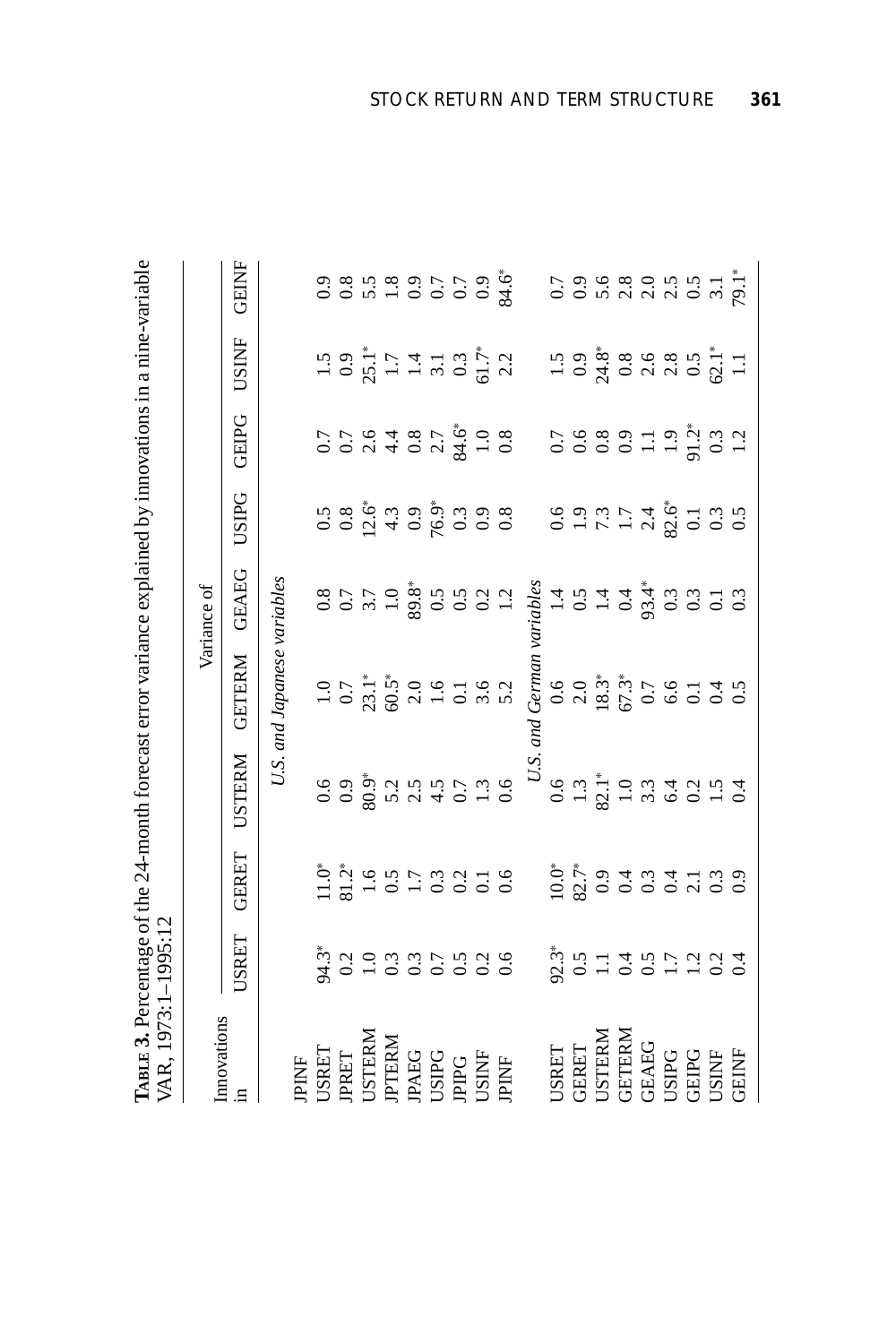| $\textbf{T}_{\textbf{A}}$ BLE 3. (Continued.)                 |                  |                  |                                                                                                                                                                                                                                                                                                                                                                                                                                                                                                                                                                                                                                                                                                                                                                                                                                                                                                                                       |                                     |              |                               |                                           |                                     |                   |
|---------------------------------------------------------------|------------------|------------------|---------------------------------------------------------------------------------------------------------------------------------------------------------------------------------------------------------------------------------------------------------------------------------------------------------------------------------------------------------------------------------------------------------------------------------------------------------------------------------------------------------------------------------------------------------------------------------------------------------------------------------------------------------------------------------------------------------------------------------------------------------------------------------------------------------------------------------------------------------------------------------------------------------------------------------------|-------------------------------------|--------------|-------------------------------|-------------------------------------------|-------------------------------------|-------------------|
| Innovations                                                   |                  |                  |                                                                                                                                                                                                                                                                                                                                                                                                                                                                                                                                                                                                                                                                                                                                                                                                                                                                                                                                       |                                     | Variance of  |                               |                                           |                                     |                   |
|                                                               | <b>JSRET</b>     | <b>GERET</b>     | <b>USTERM</b>                                                                                                                                                                                                                                                                                                                                                                                                                                                                                                                                                                                                                                                                                                                                                                                                                                                                                                                         | <b>GETERM</b>                       | <b>GEAEG</b> | <b>USIPG</b>                  | GEIPG                                     | <b>USINF</b>                        | GEINF             |
|                                                               |                  |                  |                                                                                                                                                                                                                                                                                                                                                                                                                                                                                                                                                                                                                                                                                                                                                                                                                                                                                                                                       | U.S. and UK variables               |              |                               |                                           |                                     |                   |
| JKINF                                                         |                  |                  |                                                                                                                                                                                                                                                                                                                                                                                                                                                                                                                                                                                                                                                                                                                                                                                                                                                                                                                                       |                                     |              |                               |                                           |                                     |                   |
| <b>USRET</b>                                                  | 93.4*            | $25.3*$          |                                                                                                                                                                                                                                                                                                                                                                                                                                                                                                                                                                                                                                                                                                                                                                                                                                                                                                                                       |                                     |              |                               |                                           |                                     |                   |
| JKRET                                                         | 0.4              | 67.4*            | $0.7$<br>$5.0$                                                                                                                                                                                                                                                                                                                                                                                                                                                                                                                                                                                                                                                                                                                                                                                                                                                                                                                        | $\frac{21}{0.9}$                    | 0.6          | $0.5$<br>0.7                  | 5 <sup>o</sup>                            | $\frac{8}{0.9}$                     |                   |
| <b>JSTERM</b>                                                 | $\overline{1.1}$ | 1.9              |                                                                                                                                                                                                                                                                                                                                                                                                                                                                                                                                                                                                                                                                                                                                                                                                                                                                                                                                       |                                     | 0.8          |                               | $\begin{array}{c} 0.7 \\ 1.7 \end{array}$ |                                     |                   |
| JKTERM                                                        | 0.5              | 0.2              |                                                                                                                                                                                                                                                                                                                                                                                                                                                                                                                                                                                                                                                                                                                                                                                                                                                                                                                                       |                                     | 3.6          |                               |                                           |                                     |                   |
| <b>JKAEG</b>                                                  | 0.3              | 0.3              | 7<br>2 5 4 3 8<br>2 6 7 8                                                                                                                                                                                                                                                                                                                                                                                                                                                                                                                                                                                                                                                                                                                                                                                                                                                                                                             | $7.7$<br>80.8*<br>0.7<br>1.1<br>1.1 | $91.5^{*}$   | $7.5^*$<br>1.0<br>2.2<br>84.9 | $0.6$<br>3.7                              | $23.5^*$<br>$1.6$<br>$1.4$<br>$3.2$ |                   |
| <b>USIPG</b>                                                  | 1.2              | $3.\overline{3}$ |                                                                                                                                                                                                                                                                                                                                                                                                                                                                                                                                                                                                                                                                                                                                                                                                                                                                                                                                       |                                     |              |                               |                                           |                                     | $\frac{0}{1}$ 5.6 |
| JKIPG                                                         | 0.3              | 0.2              | 0.2                                                                                                                                                                                                                                                                                                                                                                                                                                                                                                                                                                                                                                                                                                                                                                                                                                                                                                                                   |                                     | 0.3          | 0.2                           | 89.6*                                     | $1.3\,$                             |                   |
| <b>JSINF</b>                                                  | 0.3              | 0.2              | $\Xi$                                                                                                                                                                                                                                                                                                                                                                                                                                                                                                                                                                                                                                                                                                                                                                                                                                                                                                                                 | 0.8                                 | 0.4          | 0.5                           | 0.2                                       | $60.3*$                             | 4.9               |
| JKINF                                                         | 0.2              | 0.2              |                                                                                                                                                                                                                                                                                                                                                                                                                                                                                                                                                                                                                                                                                                                                                                                                                                                                                                                                       | $0.\overline{3}$                    | 0.2          | 0.5                           | 0.8                                       | 2.4                                 | $78.5*$           |
| confidence interval around the median is entirely above 0.05. |                  |                  | Notes: The acronyms for countries are U.S. for USA, JP for Japan, GE for Germany, and UK for United Kingdom. RET refers to 1-month stock<br>returns, TERM to the term premium between 5-year bonds and 3-month bills, AEG to 1-month changes in the US dollar exchange rate, IPG to<br>1-month industrial production growth and INF to 1-month inflation rate. Forecast error variance is computed using a nine-variable VAR model with<br>a constant and one lag. The table shows the median percentage of the 24-month forecast error variance in variable <i>i</i> explained by innovations in variable <i>j</i> , computed as $(1/Q) \Sigma_{q=1}^{\alpha} (100 \times [\Sigma_{q=2}^2) C_q^2) = \Sigma_{q=1}^{\infty$<br>of $\hat{y}_1 = y_1 - \mu_0 = \sum_{k=0}^{\infty} C_k u_{t-k}$ , where $\hat{y}_1$ is a $\hat{y} \times 1$ vector and $Q$ is the number of Monte Carlo replications. An asterisk indicates that the 90% |                                     |              |                               |                                           |                                     |                   |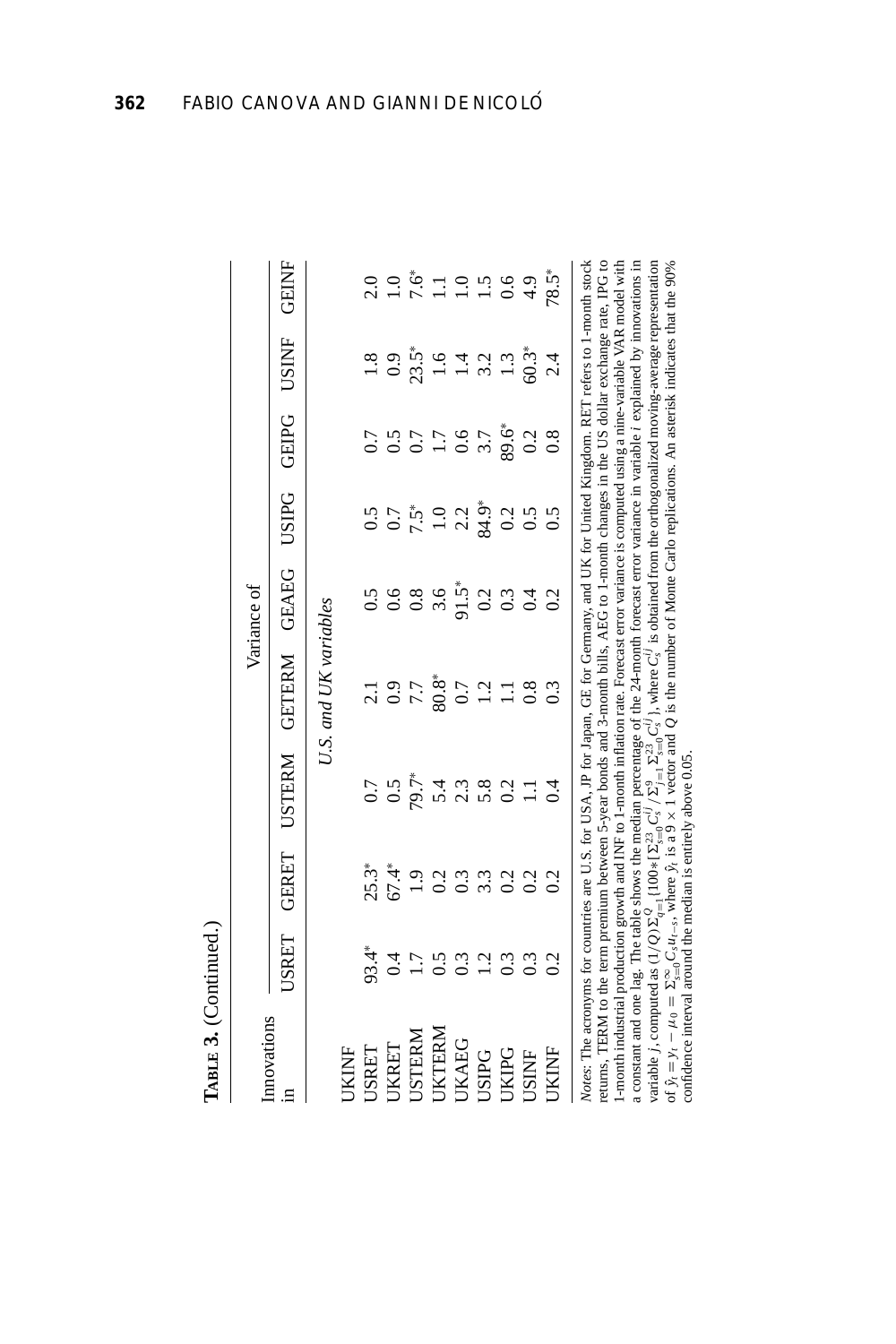stock-return surprises induce positive median responses of industrial production growth and, with some qualifications, negative median responses of inflation, but the link is weak and insignificant in all countries. In general, the explanatory power of stock-return innovations for the variance of domestic industrial production growth or domestic inflation is always very small. On the other hand, the median responses of nominal and real stock returns are negative and insignificant in response to inflation surprises and positive and insignificant in response to industrial production-growth surprises.

Innovations in U.S. nominal stock returns are instantaneously transmitted across the world and induce a statistically significant and positive median response in nominal foreign stock returns. In fact, a significant portion of the variability of foreign stock returns is explained by U.S. stock-return innovations (from 10% to 25.3% in the median). However, there is no evidence that innovations in U.S. stock returns predict inflation or industrial production growth in any of the other three countries or that shocks in foreign stock returns predict U.S. variables. Hence, stock markets appear to be sufficiently well integrated internationally with causality running from the U.S. to foreign stock markets and with the transmission mechanism being almost identical in the three systems. However, innovation stock returns have little connections with real activity or inflation: The responses of all variables are economically interpretable but statistically insignificant.

The predictive power of term-structure innovations is somewhat altered in international contexts. Although it is still the case that innovations in the slope of the term structure generate a drop of domestic inflation in all countries and an increase in domestic IP growth, it is only in the United States that innovations of the term structure retain significant predictive power, explaining about 25% of the variability in domestic inflation and 7–12% of the variability of domestic industrial production growth. Interestingly, innovations in the U.S. slope of the term structure also predict foreign inflation rates but they have negligible predictive power for foreign industrial production growth. Surprise movements in the slope of the U.S. nominal term structure are also transmitted across world bond markets and they account for a significant proportion of the Japanese and German slopes of term structure at the 24-month (about 23% and 18%, respectively). The sign of the median response of U.S. variables to shocks to the foreign slope of the term structure depends on the country where they originate but the proportion of the variance of U.S. variables explained by shocks in foreign term structures is close to zero.

Hence, as in closed-economy setups, the informational content of innovations in the slope of term structure for domestic inflation and IP growth differs across countries. However, once movements in the slope of the U.S. term structure are taken into account, innovations in the foreign slope contain very little information for foreign inflation and IP growth. Surprise movements in the slope of the term structure in Japan, which previously had predictive power for domestic variables, appear to be generated by surprise movements in the slope of the U.S. term structure. U.S. and European slopes, on the other hand, do not show strong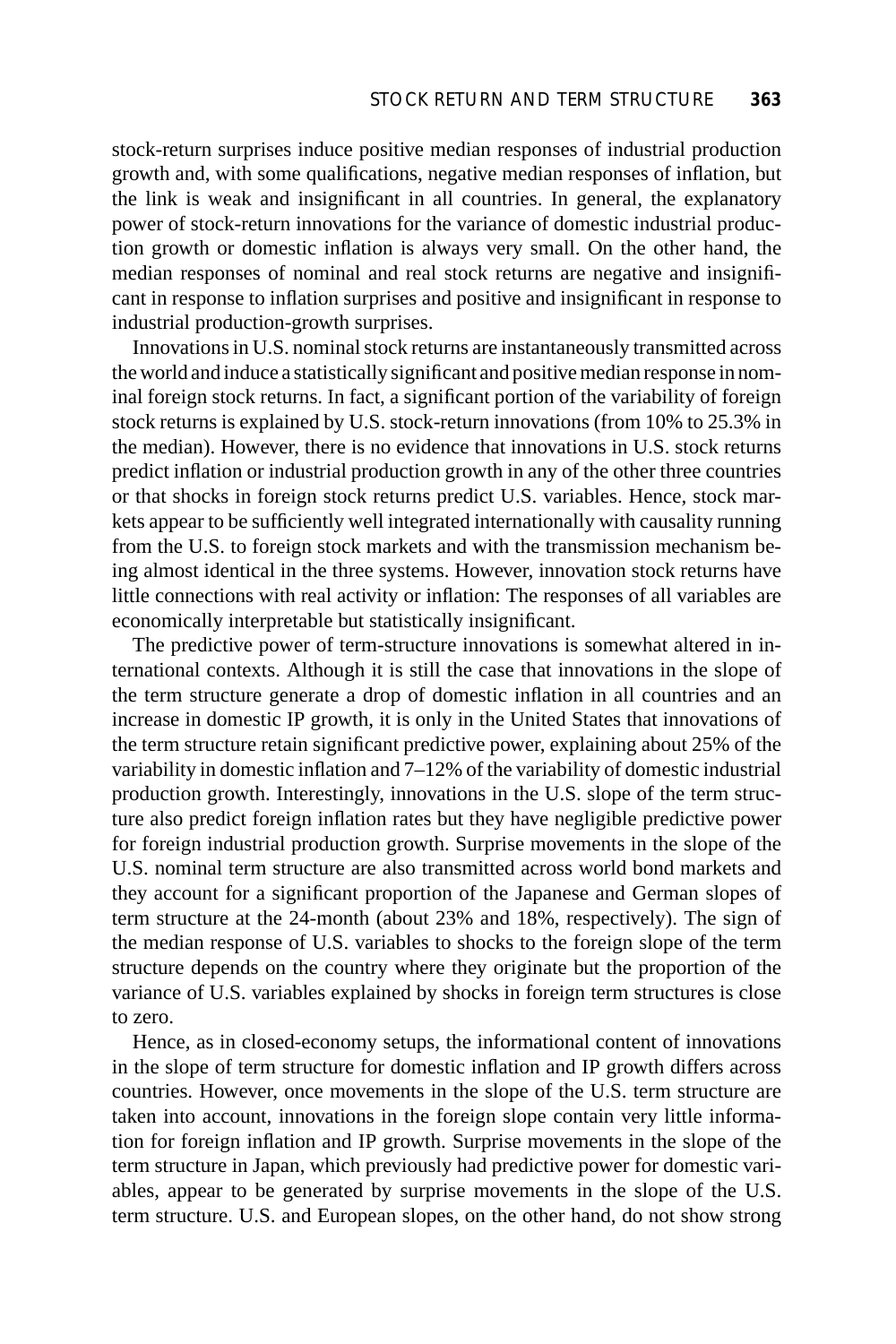feedbacks and appear to be linked only indirectly through comovements of inflation rates.

Next, we turn to the final question of interest, that is, the relationship between inflation and real activity. Consistent with the closed-economy characterization, surprise movements in domestic inflation generate median responses in domestic IP growth that are negative but insignificant. Also, although no direct effect of U.S. inflation innovations on foreign inflation exists, inflationary pressures in the United States indirectly influence the variability in foreign inflation rates via term structure effects. The sign of dynamic responses to shocks to foreign inflation depend on the country where they originate. In general, they induce small responses in U.S. variables and explain a statistically insignificant proportion of their variability.

Innovations to industrial production growth produce domestic adjustments that are very similar to those found in the closed-economy case, but U.S. industrialproduction innovations also have important repercussions in the world economy. In particular, they significantly influence foreign industrial production growth, increase domestic but not foreign inflation, and induce a decline in the slope of the domestic term structure. Shocks to foreign industrial production growth, on the other hand, generate insignificant international repercussions.

To summarize, in agreement with closed-economy results, nominal stock-return innovations have no predictive content for developments in the real side of the economies under consideration. Also, consistent with findings by Plosser and Rouwenhorst (1994), innovations in the slope of the U.S. term structure carry information about future U.S. inflation even in open-economy frameworks. The information, however, is not entirely nominal because movements in the slope also signal future movements in U.S. IP growth. Moreover, because, as noted in Section 3, inflation rates comove across countries, innovations in the slope of the U.S. term structure also carry information about future movements in foreign inflation rates. This predictive power is, however, a prerogative of innovations in the U.S. term structure. Once the effect of innovations in the slope of the U.S. term structure is taken into account, innovations in the three foreign slopes have no predictive power for domestic or foreign inflation. Inflation surprises have negligible influences on the growth rate of real activity in all countries, and small international repercussions. Finally, shocks to IP growth induce statistically significant domestic responses only if they originate in the United States in which case they also are transmitted to the real sectors of other countries.

### **5.1. Sensitivity Analysis**

To examine the robustness of our results we have run a number of sensitivity checks on various aspects of the empirical model. For example, the ordering of the variables is unlikely to matter in domestic frameworks, due to the near orthogonality of VAR innovations, but the correlation between innovations in international stock returns is higher and the ordering of the two variables may matter in studying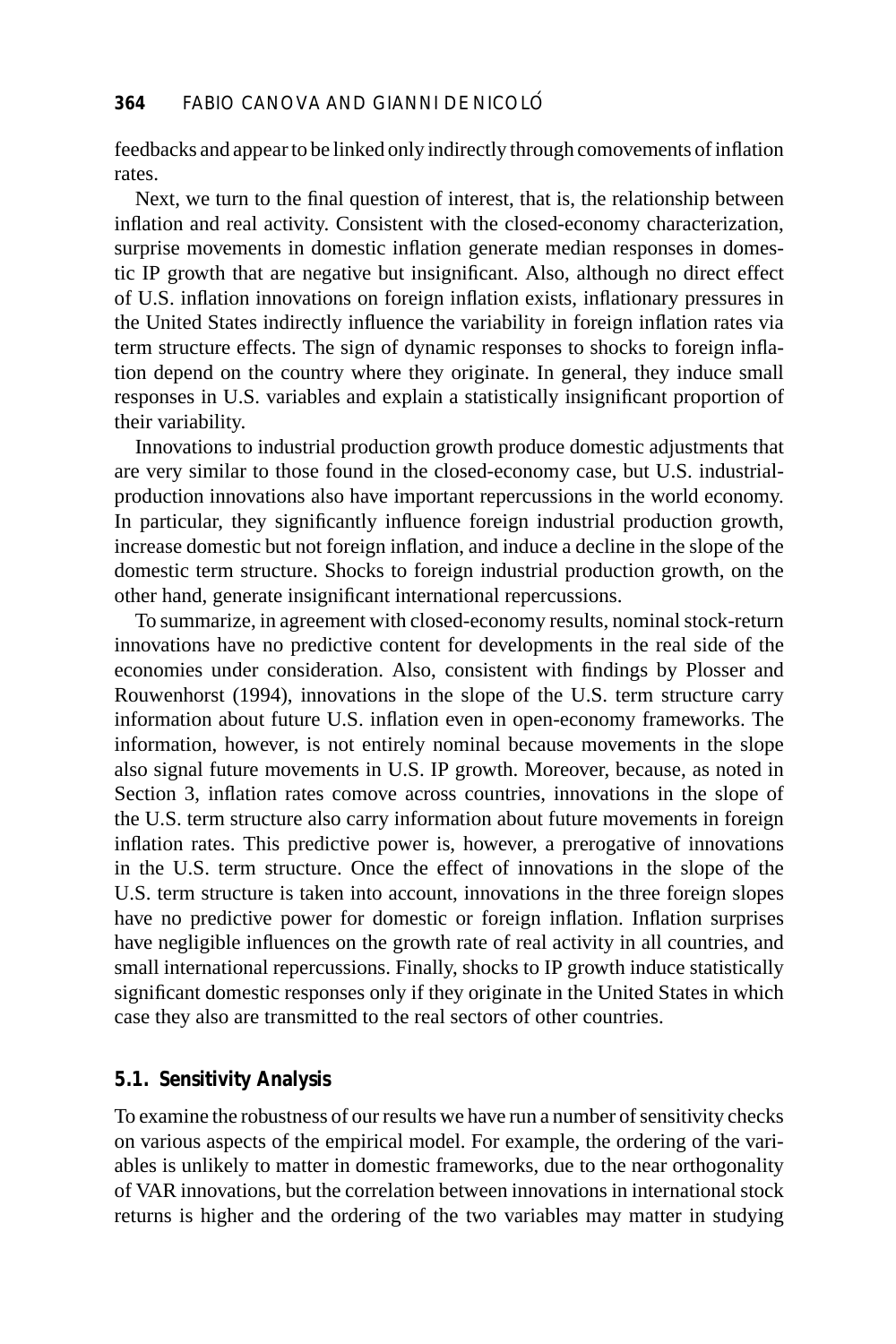cross-country transmisssion. Also, there is a literature [see Fama (1990a)] that claims that the predictive power of financial variables for real activity depends on the forecasting horizons. Furthermore, the sample that we consider is unlikely to be completely homogeneous and structural breaks may bias our results and change the interpretation of the dynamics. Finally, industrial production is, in general, a poor proxy for real activity and a more comprehensive measure such as GDP may give somewhat different conclusions.

We have run these sensitivity checks (results are in an appendix available on request) and found that our major qualitative conclusions are unchanged. Switching the order of U.S. and foreign stock returns does not matter because stock-return innovations appear to be unrelated to the developments in the other markets in the economy. Varying the forecasting horizon from 12 to 48 months does not alter our conclusions because shocks are almost completely absorbed by the variables of the system after 12 months. Consequently, the predictive power of innovations in the slope of the term structure for real activity and inflation in each of the four countries is independent of the forecasting horizon and is always superior to that of stock returns. This should be contrasted with the findings by Mishkin (1990), who shows that the predictive power of the *level* of the term structure in the United States depends on the forecasting horizon, and with the findings by Fama (1990a), who claims that the *level* of stock returns has predictive power for future activity 2 years in the future. Changing the sample does alter the magnitude of the entries in the variance decompositions, in particular, if we consider the post-1982 sample. However, none of our qualitative results is affected. Finally, we have used the interpolated U.S. monthly series of GDP employed by Leeper et al. (1996) in place of industrial production, with no changes in the major features of the dynamics.

We have further examined the robustness of our results along two dimensions. First, we have considered quarterly VAR (both domestic and international) to examine whether the use of lower-frequency data affects the predictive power of innovations in financial variables for real activity and inflation. Fama (1990a) argued that, at least in the United States, real stock market returns predict industrial production growth better when low-frequency data are used because monthly stock returns may contain a large amount of noise. Second, we have run bilateral VAR's with stock returns expressed in one currency (the U.S. dollar) to assess whether returns uncovered for exchange-rate risk might have different informational content. Although we found no relevant changes in this latter case, we noticed some interesting differences when quarterly data are used. In particular, three results stand out. First, changes emerge for the United States but not for the other three countries. Second, nominal stock returns have a larger predictive power for the variance of industrial production growth and they now account for 15% of the variance in the median. Conversely, industrial production-growth innovations now explain 9% of variance of nominal stock returns. Finally, the level of dynamic interdependencies in the United States increases substantially when we consider either domestic or international systems. Although these results are comforting because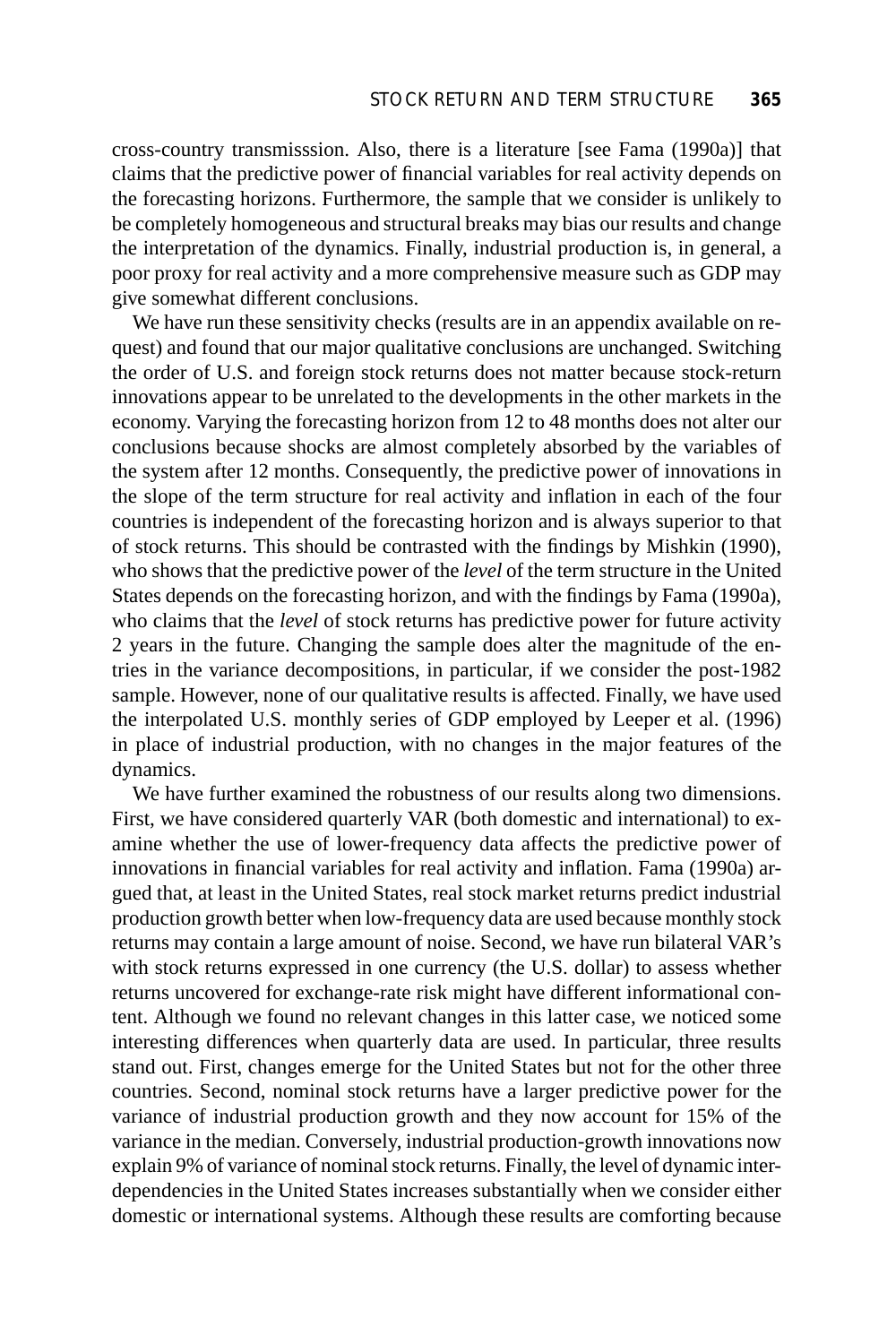they confirm what was obtained in the literature, the use of lower-frequency data may create time aggregation problems, which results in substantial bias. In particular, as Hansen and Sargent (1994) have shown, innovations in quarterly data are likely to be a combination of the innovations in monthly data, for months outside the quarter under consideration. Moreover, for certain data-generating processes, it is possible that this combination includes innovations from months that are in the future relative to the quarter under consideration.

#### **6. INTERPRETATION OF THE INTERNATIONAL DYNAMICS**

Although our analysis is based on a semistructural identification scheme, we next provide an economic interpretation of the national and international interdependencies. Because the covariance matrix of the VAR residuals is almost diagonal (except for the correlation between stock returns across countries), more or less structural identification schemes are unlikely to produce dramatically different results. Clearly, our proposed interpretation is not the only possible rationalization of structural evidence that we have presented, but is one that seems to be consistent with all of the empirical regularities that we have found.

Our explanation for the evidence we have collected is the following: demanddriven innovations in the growth rate of industrial production in the United States have little real domestic expansionary effects, probably because they occur close to full capacity, and typically are expected to generate inflationary pressures that are transmitted across countries. The domestic slope of the term structure anticipates these effects, with short-term interest rates reacting more than long-term ones, therefore acquiring predictive content for future inflation but not for future industrial production growth because of the relatively small persistence of these innovations. Nominal and real stock returns, on average, decline, probably in expectation of declines in future inflation. None of these effects appears in countries other than the United States: Innovations in IP growth appear to occur at less than full capacity, induce dynamics primarily in IP growth, and typically do not generate inflation. Innovations to the growth rate of U.S. IP are transmitted with a small lag to IP growth of other countries but the magnitude of the responses depends on the country considered. For example, the German IP growth is practically unaffected by developments in the real side of the U.S. economy. U.S. inflationary pressures, however, do not directly affect foreign IP growth, probably because of neutralizing responses of local monetary authorities. In general, international inflation rates appear to be passively reacting to the developments of the real side of the U.S. economy, and do not have any predictive content for cyclical movements in the real side of the domestic economies. Clearly, this interpretation of the evidence does not imply that monetary policy has no effects on the real side of the economy. It simply states that, over the past 20 years, neutralization of unexpected imported inflation has been one of the major goals of monetary policy in Japan, the United Kingdom and Germany, and that the real effects due to unexpected movements in the monetary policy stance have been negligible.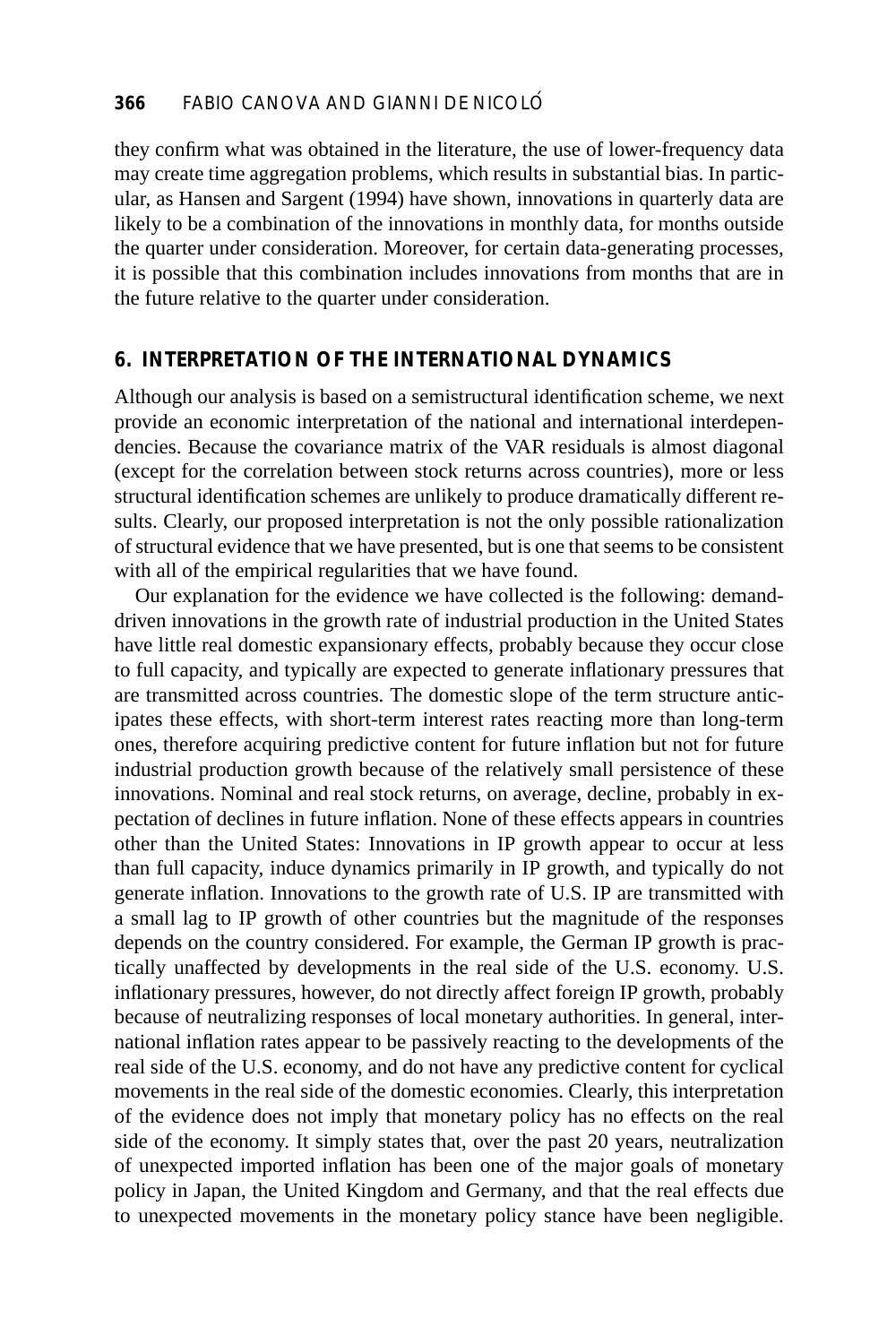Restating the conclusion in another way, monetary policy has been sufficiently "credible" and there had been little attempts to deviate from the proposed monetary goals.

The role of financial markets in terms of transmission is limited to the links that the innovations in industrial production growth in the United States have on the domestic term structure. Stock markets appear to be well integrated across the world but their unexpected movements seem to have very little relationship to information about dividend flows, discount factors, or inflation. Bond markets appear to be less integrated than stock markets, but we uncovered a significant oneway relationship between the U.S. and the Japanese slopes of the term structure, which accounts for the predictive power that innovations in the Japanese slope of the term structure have for inflation in that country.

#### **7. CONCLUSIONS**

This paper analyzes the interdependencies among financial markets, real activity, and inflation from multicountry and international points of view. The goal was to examine the dynamics in response to particular disturbances and construct a set of stylized facts that could be used to evaluate the robustness of key relationships documented in the United States and to assess the quality of the outcomes of international business-cycle models with money and financial assets.

Our findings suggest that there are interesting regularities but also important international asymmetries in the dynamics of the data. First, the informational content of innovations in nominal stock returns for inflation and real activity is negligible in all countries, but innovations in U.S. stock markets are rapidly incorporated in nominal foreign stock returns. Second, the link between financial markets and real activity, as indicated by the forecasting power of innovations in the slope of term structure for real activity, is important for the United States and almost absent for other countries. In addition, although the U.S. slope of the term structure has major predictive power for domestic and foreign inflation, this is not the case for any other country's term structure. Third, there is little evidence that inflation innovations affect real activity in all four countries, whereas there is a significant response of inflation to innovations in industrial production growth in the United States, but not in other countries. Finally, shocks to real activity appear to be driven by different sources of structural disturbances in the countries under consideration, both in domestic and international frameworks. We argue that these asymmetries are consistent with an interpretation of the international dynamics in which innovations to the growth rate of industrial production in the United States appear to occur close to full capacity, influence nominal stock returns, and generate domestic inflationary expectations that are quickly incorporated in the slope of the term structure. Because foreign inflation increases following real U.S. shocks, probably via imported inflation effects, the U.S. term structure also predicts foreign movements in inflation. No such effects occur in the other countries because real shocks typically do not generate inflationary expectations.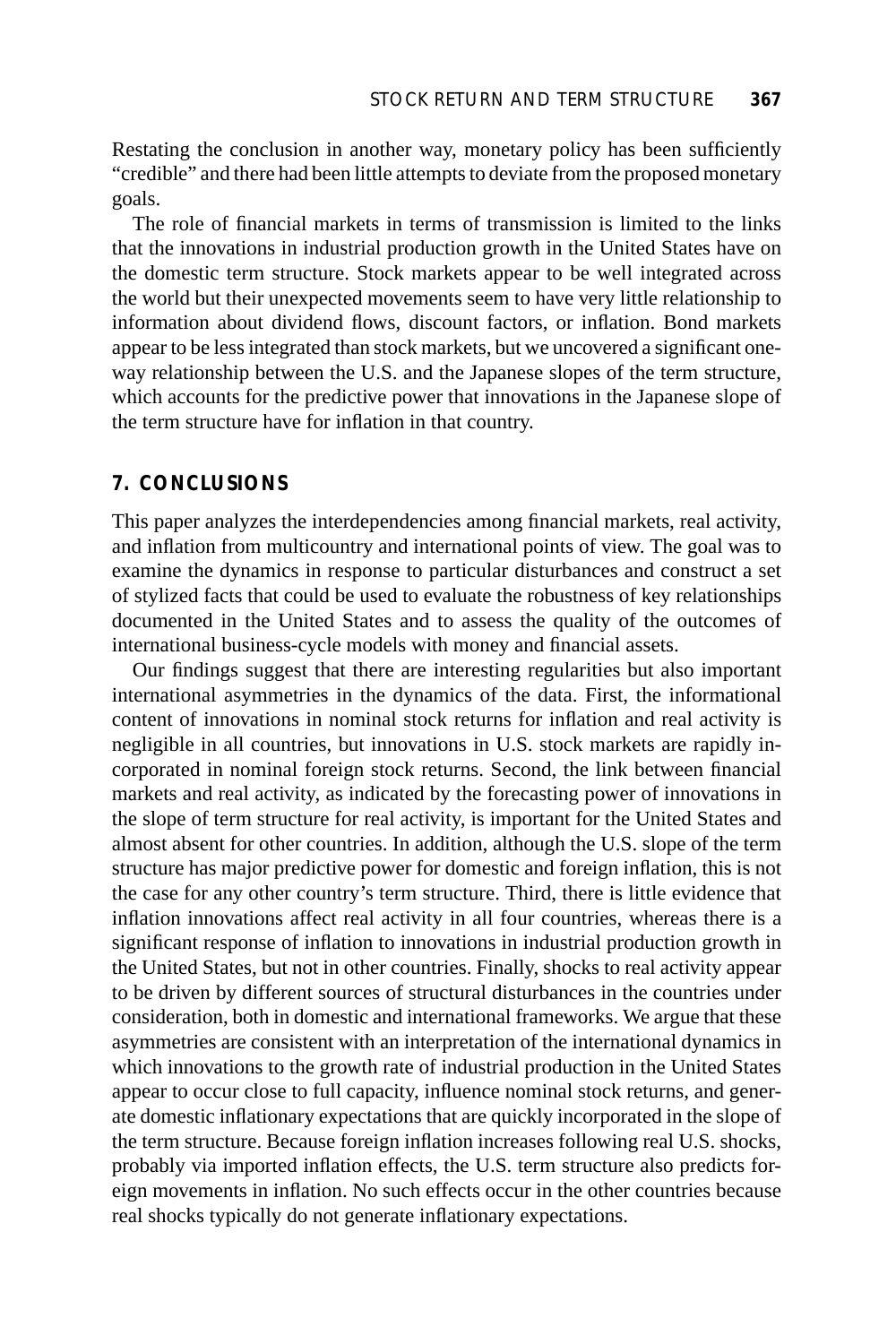We believe that our findings might be useful in designing effective international policy coordination activities in the context of a tightly integrated world economy, issues that are high on the policymaking agenda. First, notwithstanding the relative decline in the weight of the United States in the world economy over the past 20 years, it is still true that shocks originating in the United States have important real and informational effects that shocks generated in other economies do not possess. If designing common policies in the face of cyclical fluctuations is considered one of the goals of international policy coordination, this fact suggests that the United States is still a key counterpart that any country, including the European Union, should confront. Second, the primary source of disturbances at national and international levels appear to be shocks originating in real activity, whereas those originating in financial markets or attributable to a restrictive view of monetary policy have an insignificant role in generating significant cyclical fluctuations. These findings should be kept in mind both in discussing convergence indicators and in formulating feasible international policy objectives. Third, the responses of domestic inflation to shocks in both domestic and international real activity are consistent with the idea that monetary policy, in European countries, in particular, has been effective in neutralizing both domestic and imported inflation. In addition, our results indicate that over the past 20 years monetary policy may have been an effective tool, devoid of real effects, in controlling inflation.

#### **NOTES**

1. We do this because of recent results by Stock and Watson (1989), Estrella and Hardouvelis (1991), and Plosser and Rowenhorst (1994), demonstrating the superior predictive power of the term structure for real activity, relative to a single measure of short-term interest rates, both in the United States and in some European countries. In principle, a VAR could be better specified if both a short- and a long-term nominal rate are included. However, as argued by Bekaert and Hodrick (1992), this creates problems in handling nonstationarities. These problems are reduced, if not solved, by directly taking a measure of the slope of the term structure as a basic variable of the system.

2. As Lee (1992) and others have stressed, the rate of inflation is very highly correlated with the growth rate of the monetary base (on average, for the countries under consideration, the contemporaneous correlation is about 0.7): by including them directly we can interpret inflation surprises as proxies for monetary surprises. In addition, we include a measure of nominal exchange rates in the VAR to convert foreign nominal returns into domestic currency.

3. To do this, write (1) as

$$
y_t = (I \otimes x_t)\beta + e_t \tag{4}
$$

where  $\otimes$  is the Kroneker delta,  $x_t$  is a vector of lagged  $y_{it}$ ,  $i = 1, \ldots, m$ , and  $\beta$  is a vector containing the stacked version of the *A*( $\ell$ ) and of the *A*<sub>0</sub> matrices. Denote the OLS estimates of  $\beta$  and  $\Sigma$  as *b* and *S*. If we assume that the prior on  $\beta$  and  $\Sigma$  is  $f(\beta, \Sigma) \propto |\Sigma|^{[(m+1)/2]}$ , the posterior distribution for  $\beta$ , conditional on  $\Sigma$ , is normal with mean *b* and covariance matrix  $\Sigma \otimes (x^7 x)^{-1}$  and the distribution of  $\Sigma^{-1}$  is Wishart((TS)<sup>-1</sup>, *T*), where *T* is the sample size. Confidence intervals for  $C_s$  and  $z^{\tau}(i, j)$  can be computed by drawing  $Q$  times from the above distributions for  $\beta$  and  $\Sigma$ , inverting the VAR and finding the matrix *V*, computing  $[C_s]^q$  and  $[z^{\tau}(i, j)]^q$ ,  $q = 1, 2, ..., Q$ , and appropriately ordering the replications.

4. Note also that the mechanism through which the negative correlation between nominal stock returns and inflation emerges for the United States is direct, without any intermediate effect via industrial production growth [as was suggested originally by Fama (1981)].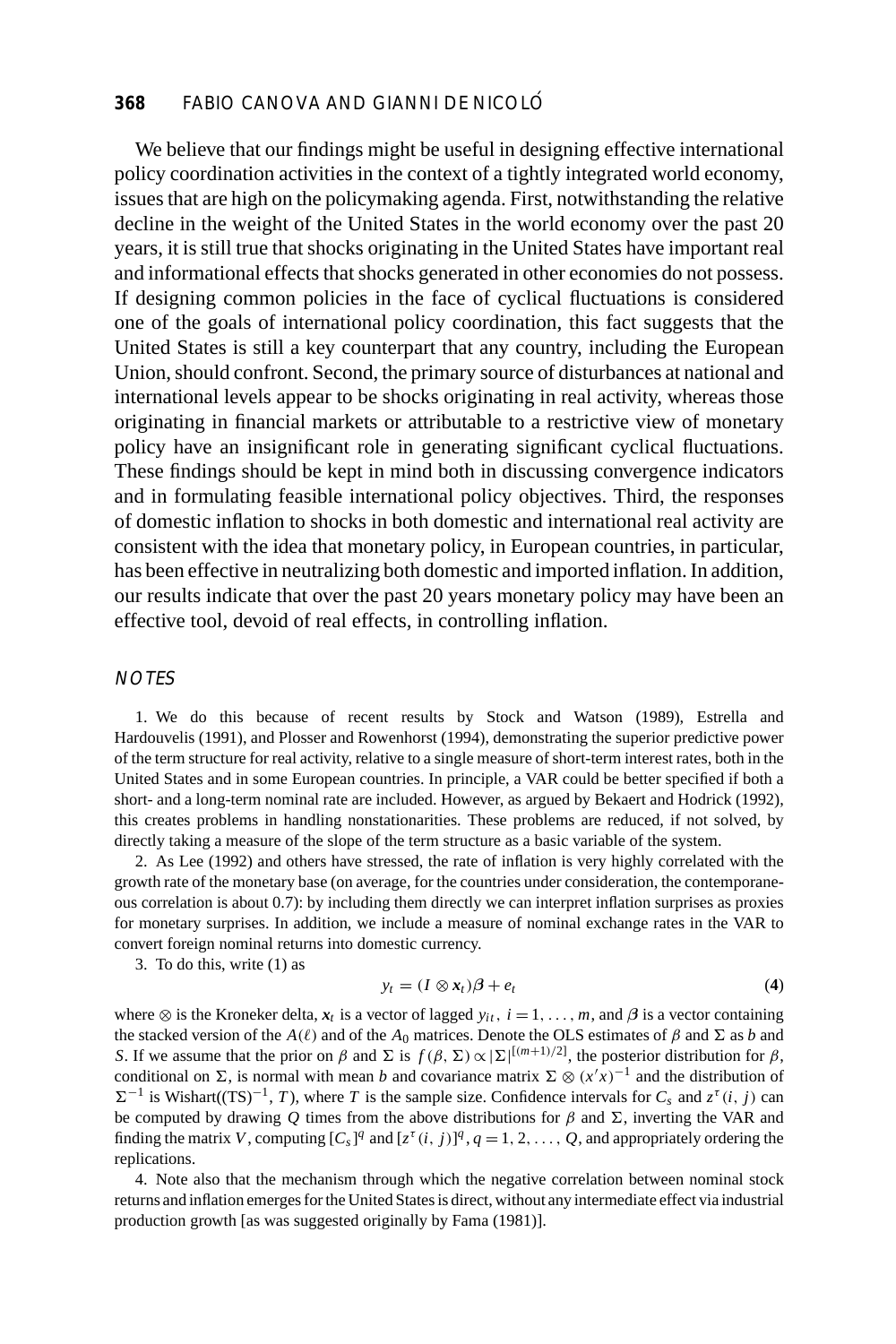#### **REFERENCES**

- Backus, D., P. Kehoe & F. Kydland (1992) International business cycles. *Journal of Political Economy* 100, 745–775.
- Ballabriga, F., M. Sebastian & J. Valles (1999) European asymmetries. *Journal of International Economics* 48, 233–253.
- Bekaert, G. & R. Hodrick (1992) Characterizing predictable components in excess returns on equity and foreign exchange markets. *Journal of Finance* 47, 467–509.
- Boldrin, M., L. Christiano and J.D.M. Fisher (1995) Asset Pricing Lessons for Modelling Business Cycles. NBER working paper 5262.
- Canova, F. (1995) VAR: Specification, estimation, testing and forecasting. In H. Pesaran & M. Wickens (eds.), *Handbook of Applied Econometrics*, pp. 31–65.
- Canova, F. & G. De Nicoló (1995) Stock returns and real activity: A structural approach. *European Economic Review* 39, 981–1015.
- Canzonieri, M., J. Valles & J. Vinals (1996) Do Exchange Rates Move to Address Regional Imbalances? Manuscript, Bank of Spain.
- Clarida, R., J. Gali & M. Gerlter (1998) Monetary policy rules in practice: Some international evidence. *European Economic Review* 43, 1178–1203.
- Cochrane, J. & L.P. Hansen (1992) Asset pricing explorations for macroeconomics. *NBER Macroeconomics Annual, 1992* 7, 115–165.
- Danthine, J.P. & J.B. Donaldson (1994) Asset Pricing Implications of Real Market Frictions. Working paper 9504, Université de Lausanne.
- Estrella, A. & G. Hardouvelis (1991) The term structure as predictor of real economic activity. *Journal of Finance* 46, 555–576.
- Fama, E. (1981) Stock returns, real activity, inflation and money. *American Economic Review* 25, 59–76.
- Fama, E. (1990a) Stock returns, expected returns and real activity. *Journal of Finance* 45, 1089–1108.
- Fama, E. (1990b) Term structure forecasts of interest rates, inflation and real returns. *Journal of Monetary Economics* 25, 59–76.
- Gerlach, S. & F. Smets (1995) The Monetary Transmission Mechanism: Evidence from the G-7 Countries. Mimeo, Bank for International Settlements.
- Gerske, R. & R. Roll (1983) The monetary linkage between stock returns and inflation. *Journal of Finance* 38, 1–33.
- Hansen, L. & T. Sargent (1994) Two difficulties in interpreting vectorautoregressions. In L. Hansen & T. Sargent (eds.), *Rational Expectations Econometrics*. Boulder, Co & London: Westview Press.
- Harris, M. & T. Opler (1990) Stock Market Returns and Real Activity: International Evidence. Manuscript.
- Harvey, C. (1988) The real term structure and consumption growth. *Journal of Financial Economics* 22, 305–333.
- James, C., S. Koreisha & M. Partch (1985) A VARMA analysis of the causal relation among stock returns, real output and nominal interest rates. *Journal of Finance* 40, 1375–1384.
- Lee, B.S. (1992) Causal relations among stock returns, interest rates, real activity, and inflation. *Journal of Finance* 47, 1591–1603.
- Leeper, E., C. Sims & T. Zha (1996) What does monetary policy do? *Brookings Papers on Economic Activity* 2, 1–78.
- Mishkin, R. (1990) What does the term structure tell us about future inflation? *Journal of Monetary Economics* 25, 77–95.
- Plosser, C. & G. Rouwenhorst (1994) International term structure and real economic growth. *Journal of Monetary Economics* 33, 133–155.
- Shijoi, E. (1996a) External Shocks and Spanish Monetary Policy. Mimeo, Universitat Pompeu Fabra.
- Shijoi, E. (1996b) Identifying Monetary Policy in Japan. Mimeo, Universitat Pompeu Fabra.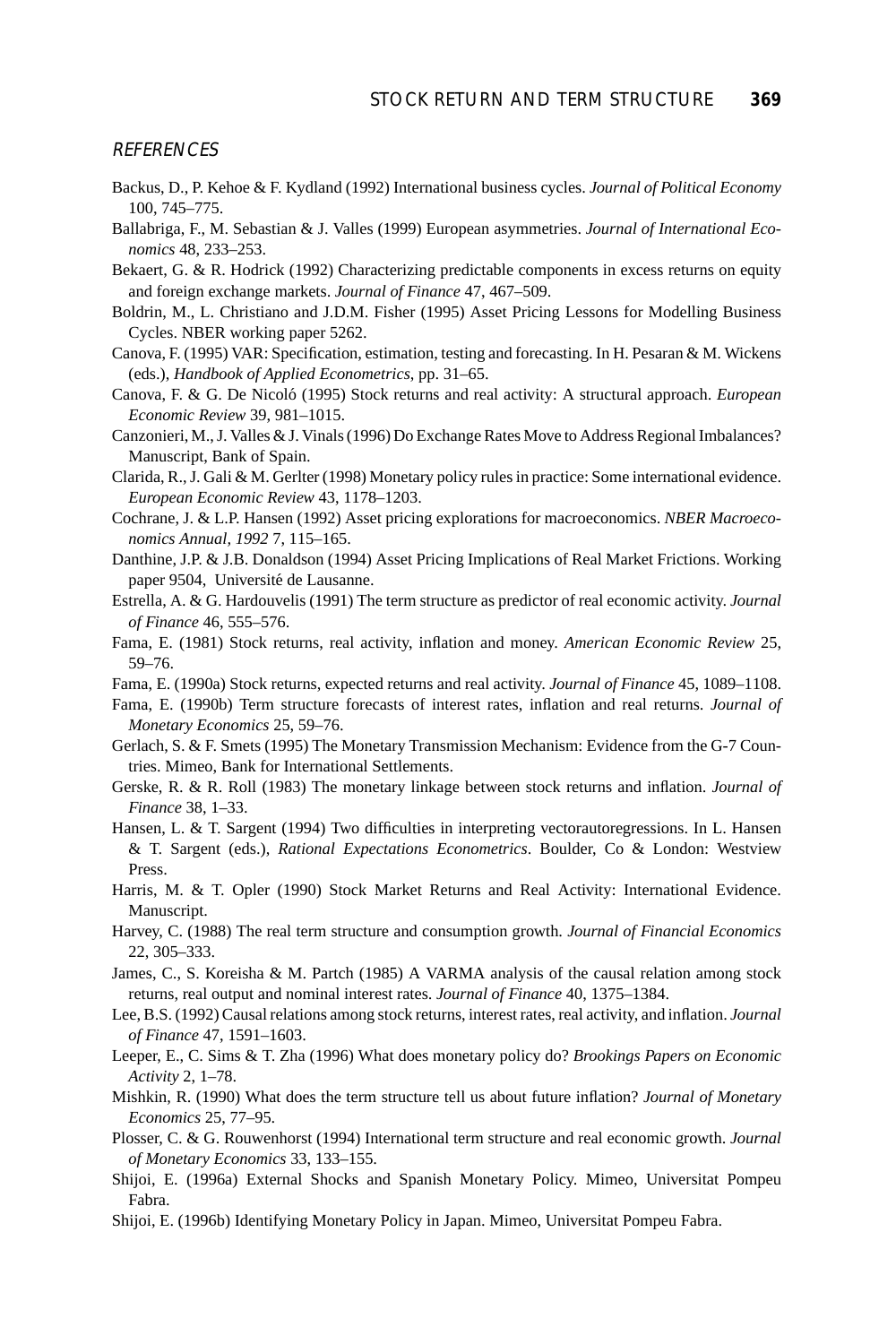Sims, C. & C. Zha (1995) Error Bands for Impulse Responses. Working paper 95-6, Federal Reserve Bank of Atlanta.

Stock, J. & M. Watson (1989) New indexes of coincident and leading economic indicators. *NBER Macroeconomic Annual 1989* 4, 351–393.

Svensson, L. (1997) Inflation forecast targetting: Implementing and monitoring inflation targets. *European Economic Review* 41, 1111–1146.

# APPENDIX

#### **A.1. DEFINITION OF VARIABLES**

The basic series employed in this study are share price indexes for national stock markets (SH), dividend yields on stock market indexes (DY), nominal yields on short- and long-term government bonds (IRS) and (IRL), consumer price indexes (CPI), industrial production indexes (IP), and nominal exchange rates vis- $\lambda$ -vis the U.S. dollar (EX). Sources are OECD or IFS (IMF) unless indicated otherwise.

The dervied series are nominal stock returns, obtained using the ratio of stock price index (SR) and dividend yields at time (*t*):

$$
RET_t = \frac{SH_{t+1} - SH_t}{SH_t} + DY_t;
$$

slope of nominal term structure, obtined as the difference between yields on long-term and short-term government bonds:

$$
TERM_t = IRL_t - IRS_t.
$$

#### **A.2. DATA SOURCES**

#### **A.2.1. United States**

*SH.* Monthly Standard & Poor 500 industrial share price index (1985 = 100), daily averages (Morgan Stanley).

*IRS.* Monthly interest rate on 3-month treasury bills, average of daily auction rates during the week of the last Monday of the month (OECD).

*IRL.* Monthly interest rate on long-term government bonds, 10 years or over, daily averages (OECD).

*DY.* Monthly Standard & Poor 500 dividend yield, MF1431 (Datastream International).

*CPI.* Consumer prices, all items, not seasonally adjusted,  $1985 = 100$  (OECD).

*IP.* Industrial production, seasonally adjusted,  $1985 = 100$  (OECD).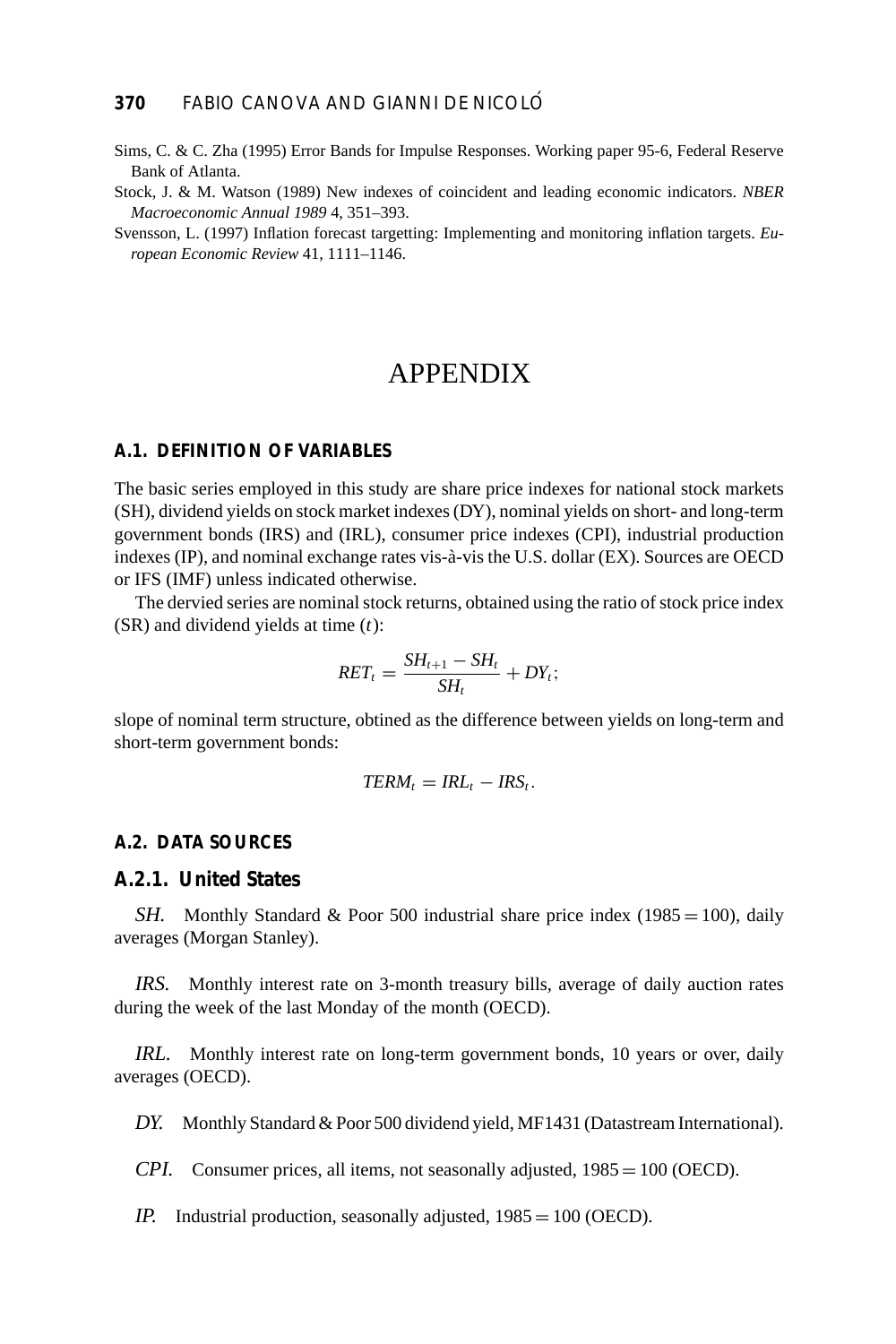#### **A.2.2. Japan**

*SH.* Monthly Tokyo stock exchange share price index, end-of-period data,  $1985 = 100$ (Morgan Stanley).

*IRS.* Monthly 3-month Genaski rate (OECD).

*IRL.* Monthly interest rate on long-term central government bonds, 5 years or more, end of the period (OECD).

*DY.* Monthly Tokyo Stock Exchange dividend yield, Topix (Datastream International).

*CPI.* Consumer prices, all items, not seasonally adjusted,  $1985 = 100$  (OECD).

*IP.* Industrial production, seasonally adjusted but not adjusted for unequal number of working days in the month,  $1985 = 100$  (OECD).

*EX.* Market exchange rate vis à vis the U.S. dollar (IMF, IFS database 1994).

#### **A.2.3. United Kingdom**

*SH.* Monthly F.T. Actuaries (500 shares) share price index, end-of-period data, 1985 = 100 (Morgan Stanley).

*IRS.* Monthly interest rate on 3-month treasury bills, average rate of allotment on last issue of month (OECD).

*IRL.* Monthly interest rate on long-term government bonds, 5 years or more, last Friday of the month (OECD).

*DY.* Monthly F.T. Actuaries dividend yield (FTUKALY) (Datastream International).

*CPI.* Consumer prices, all items, not seasonally adjusted,  $1985 = 100$  (OECD).

*IP.* Industrial production, seasonally adjusted,  $1985 = 100$  (OECD).

*EX.* Market exchange rate vis à vis the U.S. dollar (IMF, IFS database 1994).

#### **A.2.4. Germany**

*SH.* Monthly Federal Statistical Office industrial share price index, daily averages,  $1985 = 100$  (Morgan Stanley).

*IRS.* Monthly interest rate on 3-month loans, average of daily rate (OECD).

*IRL.* Monthly interest rate on long-term government bonds, 5 years or more, end of the period (OECD).